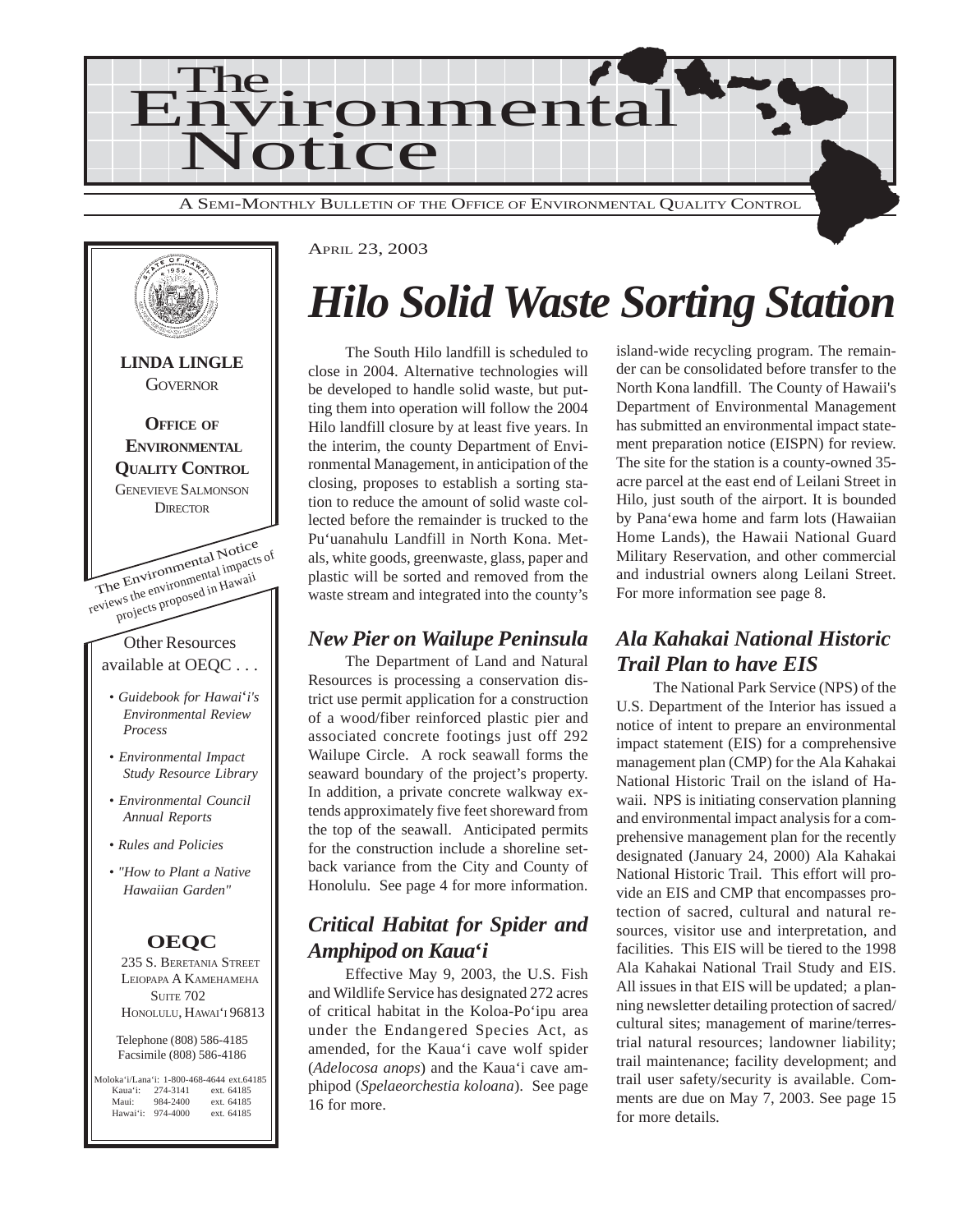# Table of Contents

#### APRIL 23, 2003

### **1.** O'ahu Notices

#### **Draft Environmental Assessments**

| $\mathbf{u}$ , and a set of the set of the set of the set of the set of the set of the set of the set of the set of the set of the set of the set of the set of the set of the set of the set of the set of the set of the set of |  |
|-----------------------------------------------------------------------------------------------------------------------------------------------------------------------------------------------------------------------------------|--|

#### **Final Environmental Assessments/**

**Findings of No Significant Impacts (FONSI)** [\(5\) Makiki Town Center and Wilder Avenue Revitalization Master Plan 5](#page-4-0)

#### **Previously Published Projects Pending Public Comments**

## 6 **Hawai'i Notices**

| <b>Draft Environmental Assessments</b>                       |  |
|--------------------------------------------------------------|--|
|                                                              |  |
|                                                              |  |
| <b>Environmental Impact Statement Preparation Notices</b>    |  |
| <b>Previously Published Projects Pending Public Comments</b> |  |
| Environmental Impact Statement Preparation Notices  9        |  |
|                                                              |  |

## 3 **Maui Notices**

| <b>Previously Published Projects Pending Public Comments</b> |  |
|--------------------------------------------------------------|--|
|                                                              |  |

#### **Withdrawal**

|--|

## V **Pollution Control Permit Applications**

Department of Health Permits ........................................................... 10

## s **Shoreline Notices**

### ^ **Coastal Zone News**

| (1) Supplemental Dock at Ala Wai Boat Harbor Slip 525, O'ahu  12 |  |
|------------------------------------------------------------------|--|
| (2) Supplemental Deck at Ala Wai Boat Harbor Slip 656, O'ahu  12 |  |
|                                                                  |  |

## n **Conservation District Notices**

## **Letters of Notice**

|--|

## x **Federal Notices**

| Ala Kahakai National Historic Trail Comprehensive Management Plan |
|-------------------------------------------------------------------|
|                                                                   |
|                                                                   |
| Request for Comment on Supplemental Fishery Management Plan       |
|                                                                   |
| Ivy Gourd - Availability of an Environmental Assessment  17       |

#### **a** Announcements

| Notice of Intent To Prepare a Programmatic Environmental Impact |
|-----------------------------------------------------------------|
|                                                                 |

*OEQC intends to make the information in this bulletin accessible to everyone. Individuals that require this material in a different format (such as large type or braille), should contact our office for assistance.*

| The Environmental Notice | <b>Office of Environmental Quality Control</b> | Page 2 |
|--------------------------|------------------------------------------------|--------|
|--------------------------|------------------------------------------------|--------|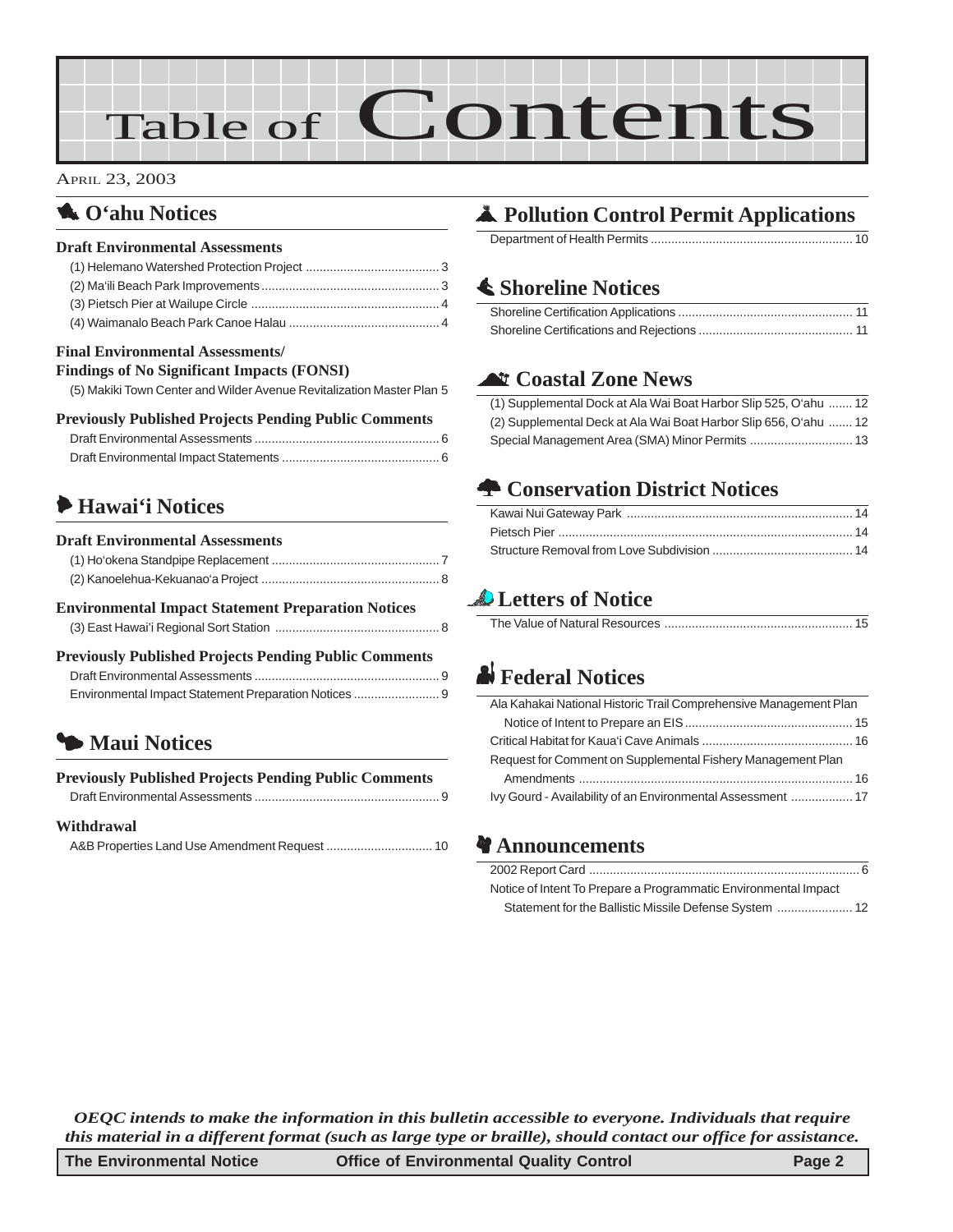## <span id="page-2-0"></span>**Draft Environmental Assessments**

## 1 **(1) Helemano Watershed Protection Project**

| District:             | Waialua                                     |
|-----------------------|---------------------------------------------|
| TMK:                  | $6 - 3 - 001$ : 001                         |
| Applicant:            | Kamehameha Schools                          |
|                       | 567 South King Street, Suite 200            |
|                       | Honolulu, Hawai'i 96813                     |
|                       | Contact: Manabu Tagomori (534-3866)         |
|                       | <b>Approving Agency/Accepting</b>           |
| <b>Authority:</b>     | Department of Land and Natural Resources    |
|                       | P.O. Box 621                                |
|                       | Honolulu, Hawai'i 96809                     |
|                       | Contact: Matthew Myers (587-0382)           |
| <b>Public Comment</b> |                                             |
| Deadline:             | May 23, 2003                                |
| Status:               | DEA First Notice pending public comment.    |
|                       | Address comments to the applicant with      |
|                       | copies to the approving agency or accepting |
|                       | authority and OEQC.                         |
| <b>Permits</b>        |                                             |

| <b>Required:</b> | <b>CDUA</b> |
|------------------|-------------|
|------------------|-------------|

Kamehameha Schools, in a cooperative effort with the State of Hawai'i, Division of Forestry and Wildlife, U.S. Army Garrison, Hawai'i and U.S. Fish and Wildlife Service, proposes the construction of an ungulate exclosure fence encircling the upper reaches of the Helemano Stream Drainage, Ko'olau Mountains, O'ahu. By eliminating the destructive impact of feral pigs in the project area, this project is directed at the protection of ecosystems as well as rare and endangered species.

The project will enclose approximately 200 acres of native Ko'olau wet forest, constructing about 2750 meters of 42" hogwire fence. The project is one component of ongoing efforts to protect native forest ecosystems and rare, threatened and/or endangered flora and fauna in the area. Nine species of listed, proposed, candidate, or rare plant species and one endangered tree snail specie are found in the project area.

Fence construction will entail hand clearing a 10-foot wide corridor through vegetation for the fence line. The outside of the fence will be skirted along the base with a

**1 3 4 2 5**

**O'ahu Notices**

hogwire apron. The exclosure will be maintained as pig free. Potential impacts include short-term increase in soil disturbance along the fence line, destruction of common native vegetation, and effects on rare and endangered plant and animal species, cultural resources, and the Ko'olau Summit Trail. Impact mitigation measures include conducting expert surveys of the fence route to ensure that no biological or cultural resources are within the fencing clearing corridor and retaining the integrity of the Ko'olau summit trail.



#### **(2) Ma'ili Beach Park Improvements**

| District:             | Wai'anae                              |
|-----------------------|---------------------------------------|
| TMK:                  | 8-7-15: 1, 3-7, 39; 8-7-028: 21-23    |
| Applicant:            | City and County of Honolulu           |
|                       | Department of Design and Construction |
|                       | 650 South King Street, 11th Floor     |
|                       | Honolulu, Hawai'i 96813               |
|                       | Contact: Laverne Higa (527-6246)      |
|                       | <b>Approving Agency/Accepting</b>     |
| <b>Authority:</b>     | Same as above.                        |
| <b>Consultant:</b>    | Environmental Communications, Inc.    |
|                       | 1188 Bishop Street, Suite 2210        |
|                       | Honolulu, Hawai'i 96813               |
|                       | Contact: Taeyong Kim (528-4661)       |
| <b>Public Comment</b> |                                       |
| <b>Deadline:</b>      | May 23, 2003                          |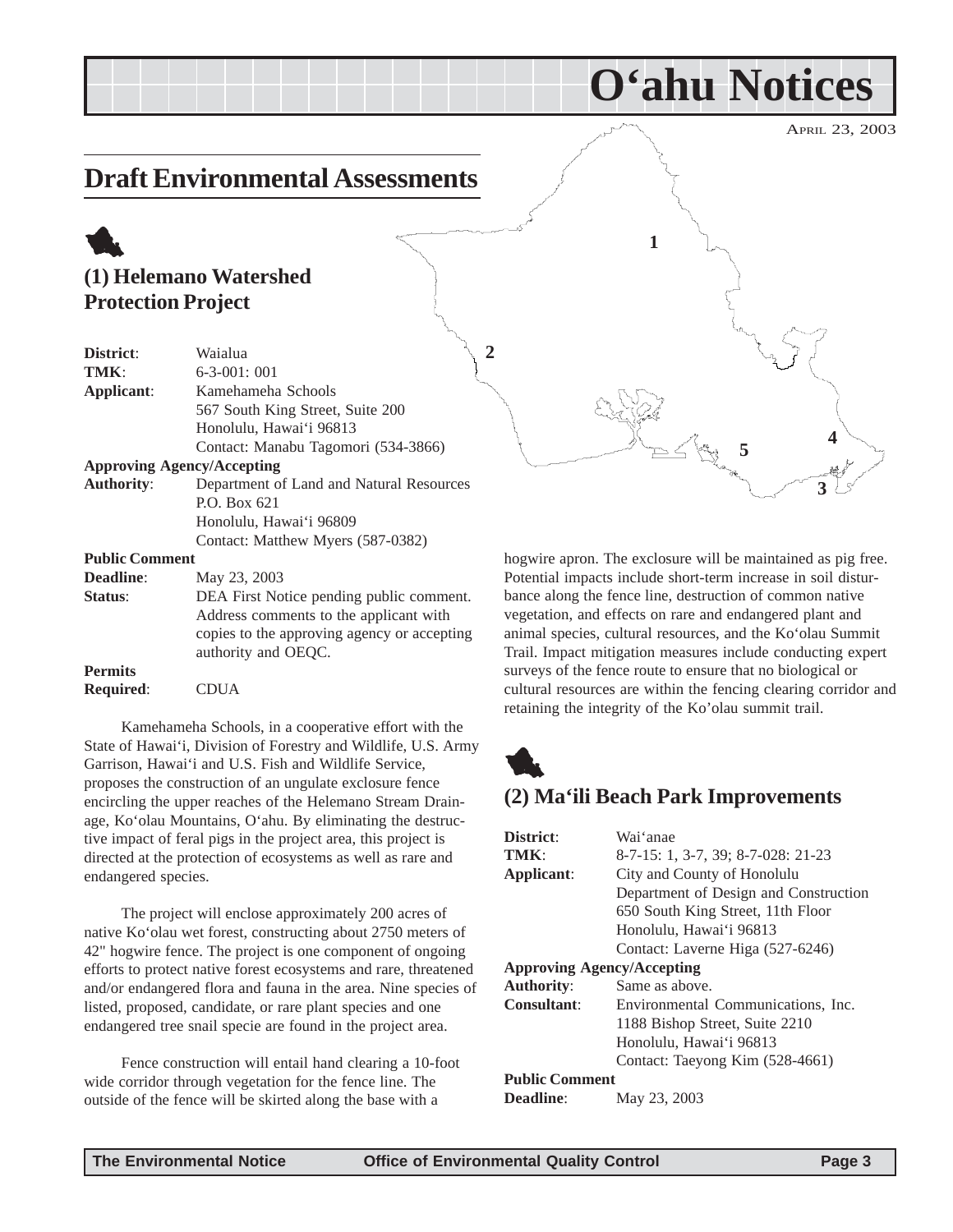## <span id="page-3-0"></span>**O'ahu Notices**

APRIL 23, 2003

| Status:          | DEA First Notice pending public comment. |
|------------------|------------------------------------------|
|                  | Address comments to the applicant with   |
|                  | copies to the consultant and OEQC.       |
| <b>Permits</b>   |                                          |
| <b>Required:</b> | SMP, Grading, Stockpiling                |

The project parcel consists of lands makai (west) of Farrington Highway and north of St. John's Road. This continuous shoreline parcel includes approximately 5,000 feet of shoreline. The project improvement area is limited to the southern end of the Beach Park from Palakamana Street to St. John's Road. The proposed parking and site improvements will not increase the intensity or nature of use of the existing park.

The parking improvements will consist of the removal of the concrete pile butts bordering the parking area, grading the surface and paving of the parking area. A total of 60 parking stalls, including handicap parking will be provided in the completed parking lot.

Concrete pile butts presently line Farrington Highway along the mauka side of the park. All piles located between Palakamana Street and St. John's Road will be removed and replaced with an 18-inch high CRM wall. A 24-foot wide opening will be provided opposite Palakamana Street for vehicular access to the parking lot. Eight 3-foot wide pedestrian openings will also be provided throughout the park improvement area.

The existing comfort station is located northwest of the proposed parking lot and does not have a sidewalk connection to the parking area. The proposed improvements will include a 5-foot wide walkway that will provide access to the newly paved parking area.

The electrical systems for the existing street lighting will be replaced or repaired for the five streetlights located along Farrington Highway. These improvements will generally consists of the replacement of metering, pull boxes and fuses systems.



| Honolulu                   |
|----------------------------|
| $3-6-01:22$                |
| Michael Pietsch (521-0259) |
| 292 Wailupe Circle Drive   |
| Honolulu, Hawai'i 96821    |
|                            |

#### **Approving Agency/Accepting**

| <b>Authority:</b>     | Department of Land and Natural Resources    |
|-----------------------|---------------------------------------------|
|                       | 1151 Punchbowl Street, Room 131             |
|                       | Honolulu, Hawai'i 96813                     |
|                       | Contact: Sam Lemmo (587-0377)               |
| <b>Public Comment</b> |                                             |
| <b>Deadline:</b>      | May 23, 2003                                |
| Status:               | DEA First Notice pending public comment.    |
|                       | Address comments to the applicant with      |
|                       | copies to the approving agency or accepting |
|                       | authority and OEQC.                         |
| <b>Permits</b>        |                                             |
| <b>Required:</b>      | CDUA, SSV, Army Corps                       |

Wailupe Peninsula is located on the southeastern shore of O'ahu between Diamond Head and Koko Head. Properties located along the perimeter of the peninsula benefit from full 180-degree ocean views. Shoreline and ocean access is limited due to the hazardous nature of the rock wall built during development of the Peninsula and the rocky reef shelf. Adjacent owners have improved their access by building short piers that span the distance of the perimeter channel.

Michael Pietsch seeks to build the same such improvement seaward of his property located at 292 Wailupe Circle Drive. The proposed project involves the construction of a seaward concrete footing and support piling, minor demolition and reconstruction of a portion of the existing grouted rock seawall, and construction of pier decking and benches.

The primary impacts of the proposed project include the impact to the marine environment as a result of the construction of the pier footing and piling and the reconstruction of a portion of the existing rock seawall. Both impacts are anticipated to be minor in nature. The construction of the pier footing and support piling may result in increased habitat on the new concrete surface area. The appearance of the existing seawall and adjacent walkway will remain virtually unchanged by the construction of the proposed pier.



#### **(4) Waimanalo Beach Park Canoe Halau**

| District:  | Ko'olaupoko                           |
|------------|---------------------------------------|
| TMK:       | $4-1-003:016$                         |
| Applicant: | City and County of Honolulu           |
|            | Department of Design and Construction |
|            | 650 South King Street, 11th Floor     |
|            | Honolulu, Hawai'i 96813               |
|            | Contact: Wesley Obata (523-4783)      |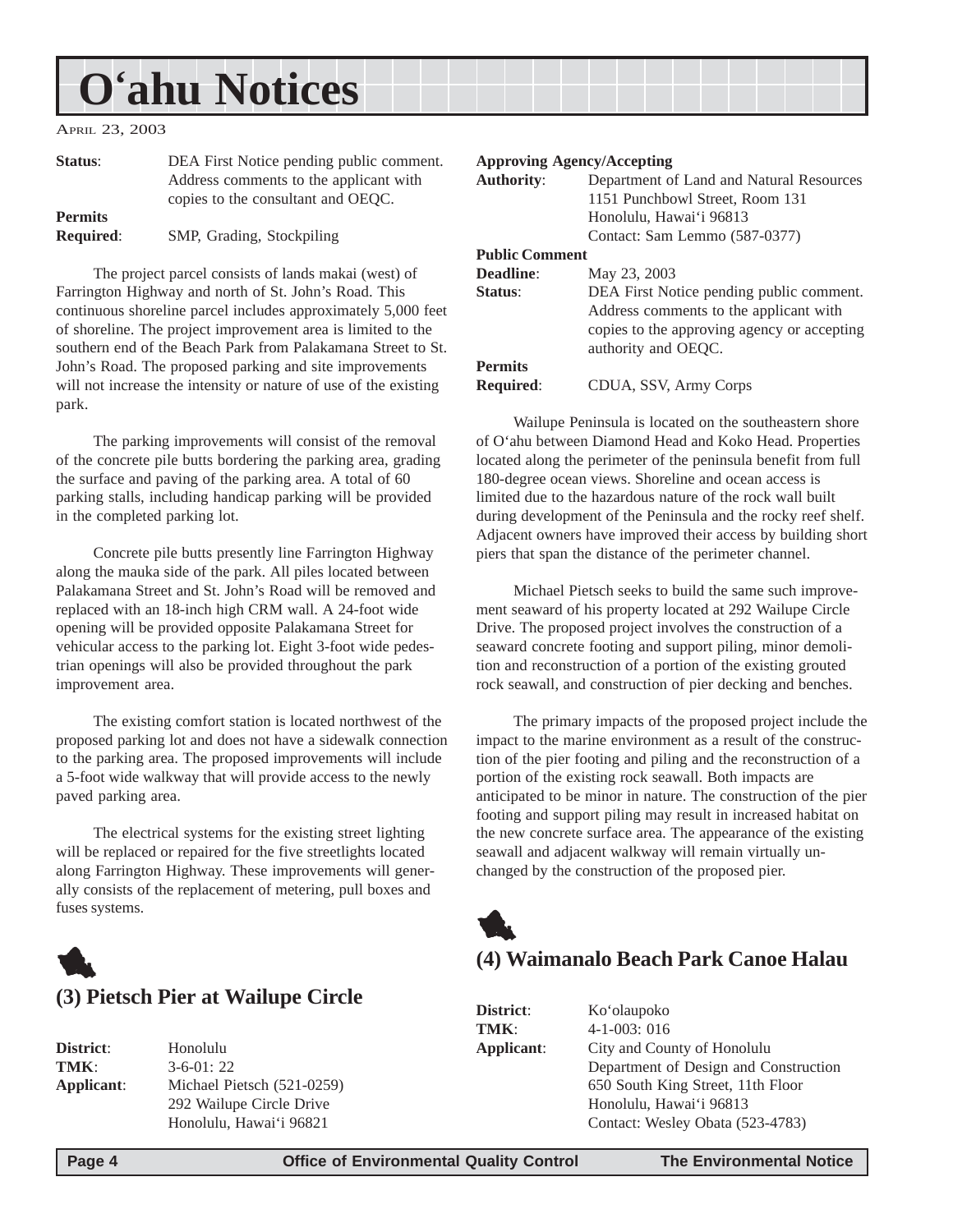## **O'ahu Notices**

#### APRIL 23, 2003

#### <span id="page-4-0"></span>**Approving Agency/Accepting**

| <b>Authority:</b>     | Same as above.                           |
|-----------------------|------------------------------------------|
| <b>Consultant:</b>    | AKTA, Ltd./Arthur Kimbal Thompson        |
|                       | Architect                                |
|                       | 46-160 Nahiku Street                     |
|                       | Kane'ohe, Hawai'i 96744                  |
|                       | Contact: Arthur Kimbal Thompson (236-    |
|                       | 1676)                                    |
| <b>Public Comment</b> |                                          |
| Deadline:             | May 23, 2003                             |
| Status:               | DEA First Notice pending public comment. |
|                       | Address comments to the applicant with   |
|                       | copies to the consultant and OEQC.       |
| <b>Permits</b>        |                                          |
| <b>Required:</b>      | SMA, Building                            |

The Department of Design and Construction (DDC), City & County of Honolulu proposes to construct a new canoe halau at Waimanalo Beach Park. The proposed new canoe halau was developed through the community vision process sponsored by the City and County of Honolulu. The canoe halau is planned for Waimanalo Beach Park at the site of the former caretakers cottage adjacent to the camp facilities and across from the existing small parking lot and comfort station. The beach park is located at 41-741 Kalaniana'ole Highway in Waimanalo, O'ahu, Hawai'i. The park area is 1,470,803 square feet.

The new canoe halau will provide a permanent and secured storage facility for canoes, kayaks and related equipment. The design of the proposed canoe halau will be appropriate from both a cultural and contextual standpoint with historic reference made to assimilate the design of traditional style halau wa'a. This design was derived from information included in publication "Kaiona Beach Park Canoe Halau - A Cultural Stewardship Opportunity for the Waimanalo Community" prepared by the Waimanalo Canoe Club, Summer 1999.

The facility will feature a steeply sloped roof structure resting on 10 ohi'a posts (5 on each side) parallel to Kalanianaole Highway, with provision for metal security grille panels, operable garage doors; and moss rock walls. The exterior of the building will be lighted. The sides of the facility will be kept as open as possible so that air circulation is achieved. The building will be sited at a relatively flat grassy area and only minor finish grading will be required.

The existing asphalt concrete parking lot will be used to accommodate visitors to the proposed canoe halau. No new parking is planned for this part of the park.

The existing beach park includes grassed areas with coconut palm trees that will remain. Two coconut palms will be relocated on either side of the new ac driveway. After completion of construction the area will be re-grassed with Seashore Paspulum and temporarily irrigated. No new irrigation system will be installed.

All facilities will be designed to meet the requirements of the American with Disabilities Act and the requirements of the Americans with Disabilities Act and the requirements of §103-50.

## **Final Environmental Assessments/Findings of No Significant Impacts (FONSI)**



## **(5) Makiki Town Center and Wilder Avenue Revitalization Master Plan**

| District:                         | Honolulu                                 |
|-----------------------------------|------------------------------------------|
| TMK:                              | Various                                  |
| Applicant:                        | City and County of Honolulu              |
|                                   | Department of Design and Construction    |
|                                   | 650 South King Street                    |
|                                   | Honolulu, Hawai'i 96813                  |
|                                   | Contact: Don Griffin (527-6324)          |
| <b>Approving Agency/Accepting</b> |                                          |
| <b>Authority:</b>                 | Same as above.                           |
| <b>Consultant:</b>                | Gerald Park Urban Planner (942-7484)     |
|                                   | 1400 Rycroft Street, Suite 876           |
|                                   | Honolulu, Hawai'i 96814                  |
| Status:                           | FEA/FONSI issued, project may proceed.   |
| <b>Permits</b>                    | Punchbowl Special District;              |
| <b>Required:</b>                  | Grubbing, Grading, Stockpiling; Excavate |
|                                   | Public Right-of-Way; Building; Variance  |
|                                   | from Pollution Controls                  |

The Department of Design and Construction, City and County of Honolulu, proposes right-of-way improvements to Wilder Avenue in Makiki, Honolulu, Hawai'i. The improvements are proposed between Pensacola Street and Punahou Square Park, a distance of about 3,400 lineal feet.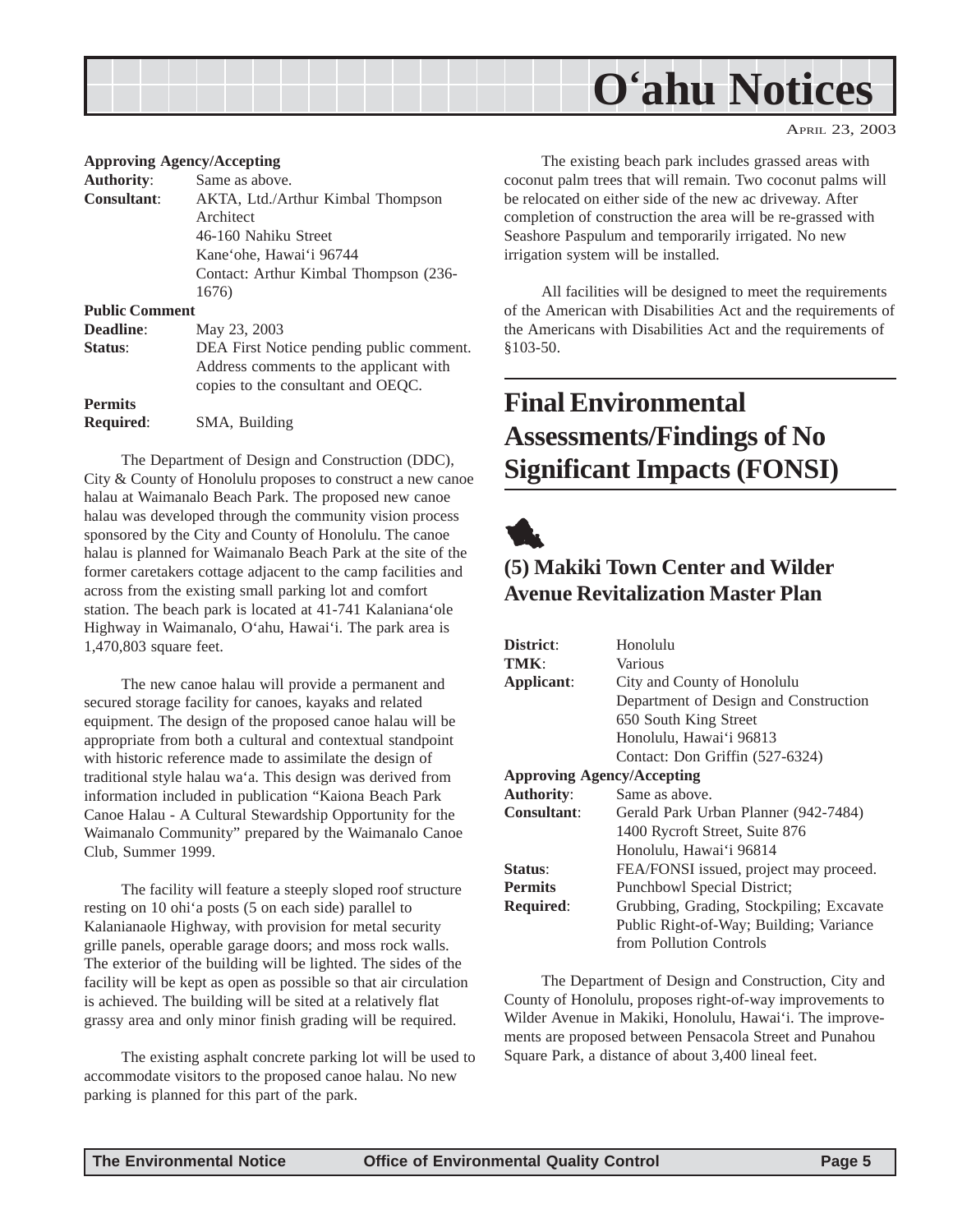## <span id="page-5-0"></span>**O'ahu Notices**

APRIL 23, 2003

The Makiki Town Center and Wilder Avenue Revitalization Master Plan is a plan for Wilder Avenue, one of the major urban features that help to define the Makiki community. The Master Plan does not propose widening or realigning Wilder Avenue. What the Master Plan proposes is sharing the street with pedestrians, bicyclists, and motorists.

The Master Plan proposes to implement the Honolulu Bike Master Plan for Wilder Avenue at this time. On-street parking would be eliminated along all sections of Wilder Avenue where the bike lane is within the Wilder Avenue right-of-way and adjacent to the curb. Meandering sidewalks should be constructed on both sides of the right-of-way to create a more pedestrian friendly environment toWilder Avenue and create a more relaxed atmosphere.

It is recommended that "Victorian" style street light standards be installed on the mauka side of Wilder Avenue. Existing light standards would remain on the makai side of the street. The 'Queen's White' Shower Tree should replace the Royal Poinciana Trees as the street tree. Benches, street furniture, and trash receptacles should be of Victorian style design.

No commercial or residential activity will be displaced by the proposed project. The proposed street improvements, however, will displace on-street parking at some locations within the project limits. Approximately 60 on-street parking "spaces" would be removed.

The cost for implementing the master plan is estimated at \$3.5 million. Most of the improvements are proposed within the existing Wilder Avenue right-of-way or on publicowned adjoining the right-of-way. The City and County of Honolulu has not appropriated design and construction funds for the project.

## **Previously Published Projects Pending Public Comments**

#### **Draft Environmental Assessments**

#### 1 **Hau'ula Fire Station Replacement**

**Applicant**: City and County of Honolulu Department of Design and Construction 650 South King Street Honolulu, Hawai'i 96813 Contact: Curtis Kushimaejo (527-6332)

**Approving Agency/Accepting Authority**: Same as above. **Public Comment Deadline**: May 8, 2003

#### **Draft Environmental Impact Statements**

#### **1. Koa Ridge Community**

| Applicant:                        | Castle & Cooke Homes Hawai'i, Inc.   |
|-----------------------------------|--------------------------------------|
|                                   | P.O. Box 898900                      |
|                                   | Mililani, Hawai'i 96789-8900         |
|                                   | Contact: Alan Arakawa (548-4811)     |
| <b>Approving Agency/Accepting</b> |                                      |
| <b>Authority:</b>                 | City and County of Honolulu          |
|                                   | Department of Planning & Permitting, |
|                                   | 650 South King Street, 7th Floor     |
|                                   | Honolulu, Hawai'i 96813              |
|                                   | Contact: Matt Higashida (527-6056)   |
| <b>Public Comment</b>             |                                      |
| <b>Deadline:</b>                  | May 7, 2003                          |



#### **2002 Report Card**

The Environmental Council's 2002 Annual Report is now available on the website at www.state.hi.us/health/oeqc/index.html.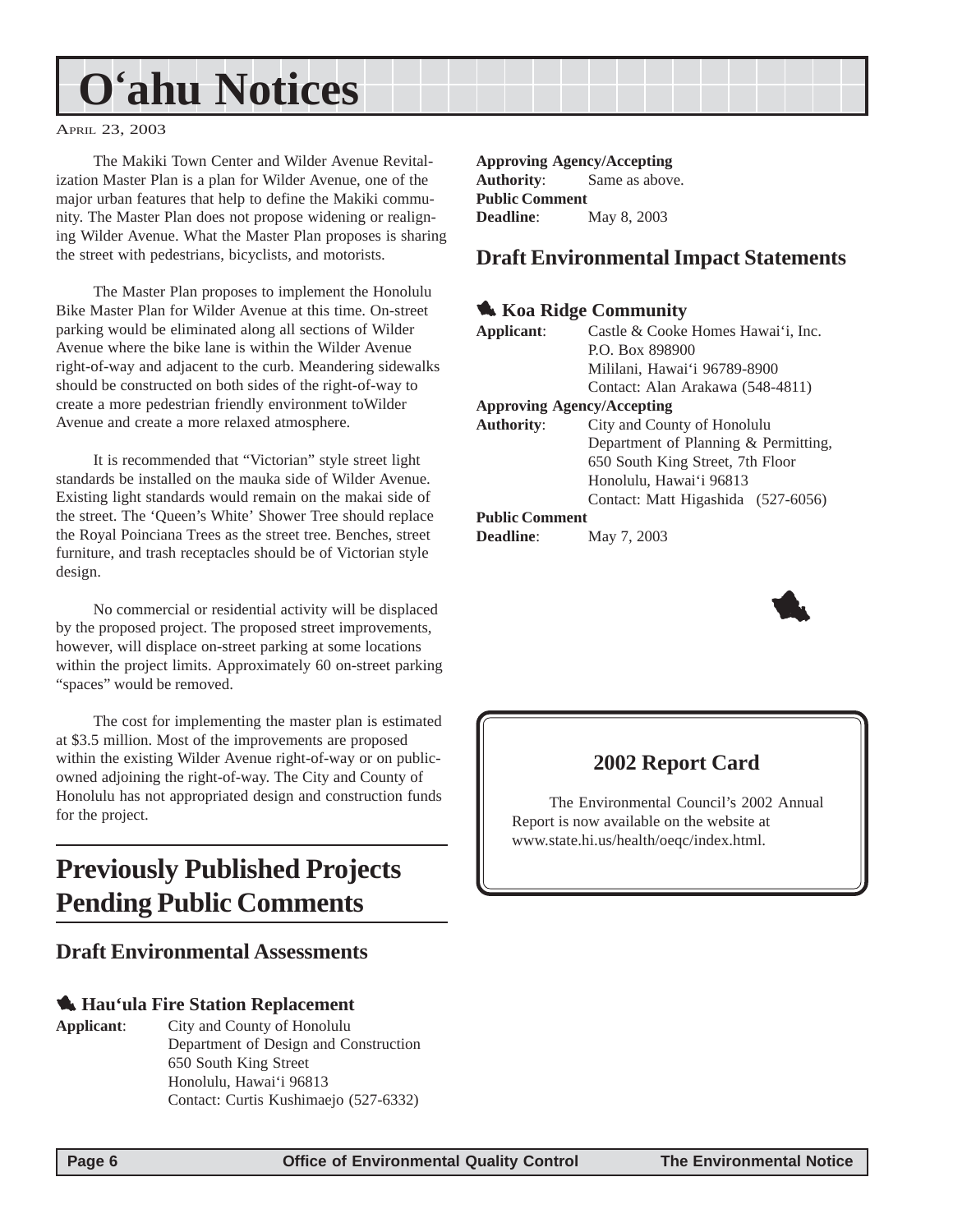## **Hawai'i Notices**

APRIL 23, 2003

## <span id="page-6-0"></span>**Draft Environmental Assessments**

## $\blacktriangleright$

#### **(1) Ho'okena Standpipe Replacement**

| District:             | South Kona                                 |
|-----------------------|--------------------------------------------|
| TMK:                  | $8-6-009:011$                              |
| Applicant:            | County of Hawai'i,                         |
|                       | Department of Water Supply                 |
|                       | 345 Kekuanao'a Street, Suite 20            |
|                       | Hilo, Hawai'i 96720                        |
|                       | Contact: Owen Nishioka (961-8070 x 259)    |
|                       | <b>Approving Agency/Accepting</b>          |
| <b>Authority:</b>     | Same as above.                             |
| <b>Consultant:</b>    | Gerald Park Urban Planner (942-7484)       |
|                       | 1400 Rycroft Street, Suite 876             |
|                       | Honolulu, Hawai'i 96814                    |
| <b>Public Comment</b> |                                            |
| <b>Deadline:</b>      | May 23, 2003                               |
| Status:               | DEA First Notice pending public comment.   |
|                       | Address comments to the applicant with     |
|                       | copies to the consultant and OEQC.         |
| <b>Permits</b>        | Building, Electrical, Plumbing;            |
| <b>Required:</b>      | Gubbing, Grading, Excavation, Stockpiling; |
|                       | Best Management Practices; Variance from   |
|                       | Pollution Controls, Permit to Perform Work |

The Department of Water Supply, County of Hawai'i, proposes to replace its existing Ho'okena standpipe with a new standpipe at a new location in Ho'okena. The new standpipe would be located on a 0.952-acre lot immediately to the south of Ho'okena Elementary School, 'ahupua'a of Kauhako, District of South Kona, County, Island, and State of Hawai'i. The property is owned by the County of Hawai'i.

within a State Highway Right-of-Way

An area of approximately 9,315 square feet is proposed for the facility. The standpipe would be located on the upper half (eastern side) of the property adjacent to Mamalahoa Highway. The site will be filled to about 14-feet above existing elevation (measured on the low side) to create a level surface. The area to be filled is estimated at 0.52 acres. The quantity of fill is estimated at 1,300 cubic yards.

A one-way circulation plan is proposed. Vehicles would enter the site from Mamalahoa Highway via a paved driveway on the north side of the property and exit from a paved driveway on the south.



Two loading stations are proposed each with one standpipe (12 feet high with a 6-foot extension) for top loading trucks. Water will be dispensed through a 2" standpipe. Each loading station will be equipped with 8 separate water meters (for a total of 16 meters). One water meter will be assigned to each commercial hauler. Currently, there are 6 to 8 commercial water haulers serving the South Kona District. Drawn water will be metered and the hauler charged accordingly.

For homeowners, water can be drawn from three hose bibs to be located in the southwest corner of the facility. There is no water charge for homeowners.

A 6-foot high chain link fence will enclose the site on three sides; a 6-foot rolling gate will secure both driveways on Mamalahoa Highway. Security lighting will be provided.

The construction cost of the project is estimated at \$.311 million and would be funded by the Department of Water Supply and the Office of the Mayor. The project will be constructed in one phase over a six-month period. Construction will commence after all approvals are received.

No residence or business establishment will be displaced because of the project.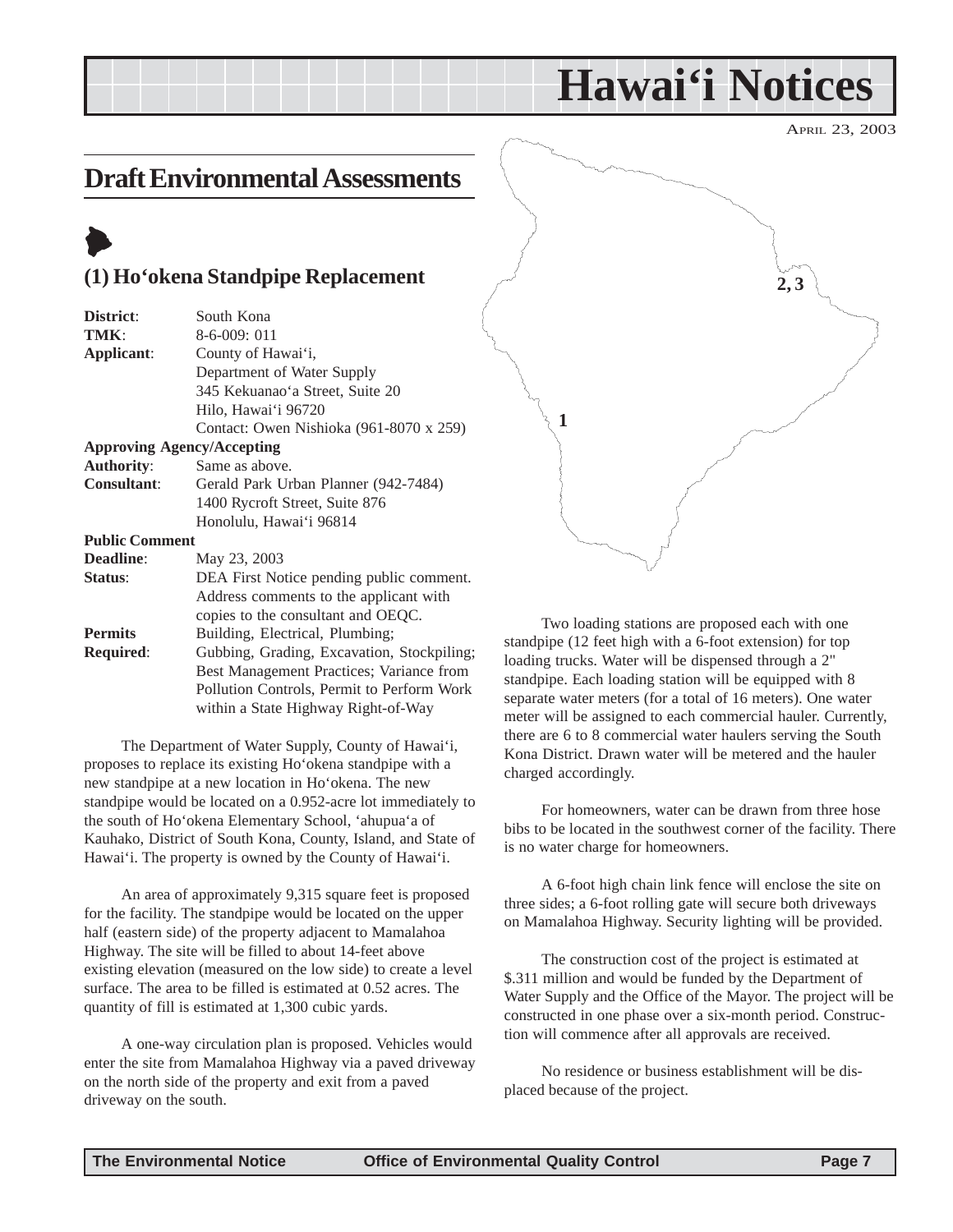## <span id="page-7-0"></span>**Hawai'i Notices**

APRIL 23, 2003

## $\blacktriangleright$ **(2) Kanoelehua-Kekuanao'a Project**

| South Hilo                               |
|------------------------------------------|
| $2 - 2 - 37$ : 41                        |
| Department of Land and Natural Resources |
| P.O. Box 621                             |
| Honolulu, Hawai'i 96809                  |
| Contact: Keith Chun (587-0431)           |
| <b>Approving Agency/Accepting</b>        |
| <b>Authority:</b><br>Same as above.      |
|                                          |

**Consultant**: Brian T. Nishimura (935-7692) 101 Aupuni Street, Suite 217 Hilo, Hawai'i 96720

**Public Comment**

**Deadline**: May 23, 2003 **Status**: DEA First Notice pending public comment. Address comments to the applicant with copies to the consultant and OEQC. **Permits**

**Required**: Change of Zone, UIC

The State of Hawai'i, Department of Land and Natural Resources (DLNR), is the owner of approximately 2.847 acres of land in Waiakea, South Hilo, Hawai'i. The subject property, situated on the southwest corner of Kanoelehua Avenue and Kekuanao'a Avenue, is currently vacant and zoned for single family residential use with a minimum lot size requirement of ten thousand square feet (RS-10). DLNR will submit a change of zone application to the Hawai'i County Planning Department to allow for light industrial or mixed commercial/industrial uses (i.e., MCX zoning district) which is consistent with the Industrial designation in the County General Plan. Upon approval of the change of zone request, DLNR intends to offer a long-term lease or leases over the property by public auction. However, because public land laws (HRS §171-13) require that the leases be sold by public auction and awarded to the highest bidder, the specific use or uses of the site cannot be determined until after the lease(s) are auctioned and awarded. Therefore, the impacts discussed in this Environmental Assessment are discussed in general terms based on potential impacts that could result from any of the uses permitted in the MCX zoning district.

Short term impacts anticipated from the proposed construction activity include increased noise levels, dust and exhaust from machinery involved in the installation of the

project improvements. The lessee(s) of the property will be required to comply with all applicable state and County requirements including the State Department of Health regulations and any requirements to utilize best management practices to minimize impacts.

Potential long term impacts for the project include drainage, roadways and traffic issues which will be addressed through the compliance with requirements of the Department of Public Works and the State Department of Transportation.

## **Environmental Impact Statement Preparation Notices**

## $\blacklozenge$ **(3) East Hawai'i Regional Sort Station**

| District:                         | South Hilo                              |
|-----------------------------------|-----------------------------------------|
| TMK:                              | 2-1-013: 150, 151, 162, 167, 168        |
| Applicant:                        | County of Hawai'i                       |
|                                   | Department of Environmental Management  |
|                                   | 25 Aupuni Street, #208                  |
|                                   | Hilo, Hawai'i 96720                     |
|                                   | Contact: Barbara Bell (961-8083)        |
| <b>Approving Agency/Accepting</b> |                                         |
| <b>Authority:</b>                 | County of Hawai'i                       |
|                                   | Office of the Mayor                     |
|                                   | 25 Aupuni Street, #200                  |
|                                   | Hilo, Hawai'i 96720                     |
| <b>Consultant:</b>                | <b>URS</b> Corporation                  |
|                                   | 615 Pi'ikoi Street, 9th Floor           |
|                                   | Honolulu, Hawai'i 96814                 |
|                                   | Contact: David Robichaux (637-8030)     |
| <b>Public Comment</b>             |                                         |
| Deadline:                         | May 23, 2003                            |
| Status:                           | EISPN First Notice pending public com-  |
|                                   | ment. Address comments to the applicant |
|                                   | with copies to the approving agency or  |
|                                   | accepting authority, the consultant and |
|                                   | OEQC.                                   |
| <b>Permits</b>                    | Solid Waste Management; Grading,        |
| Required:                         | <b>Building</b>                         |
|                                   |                                         |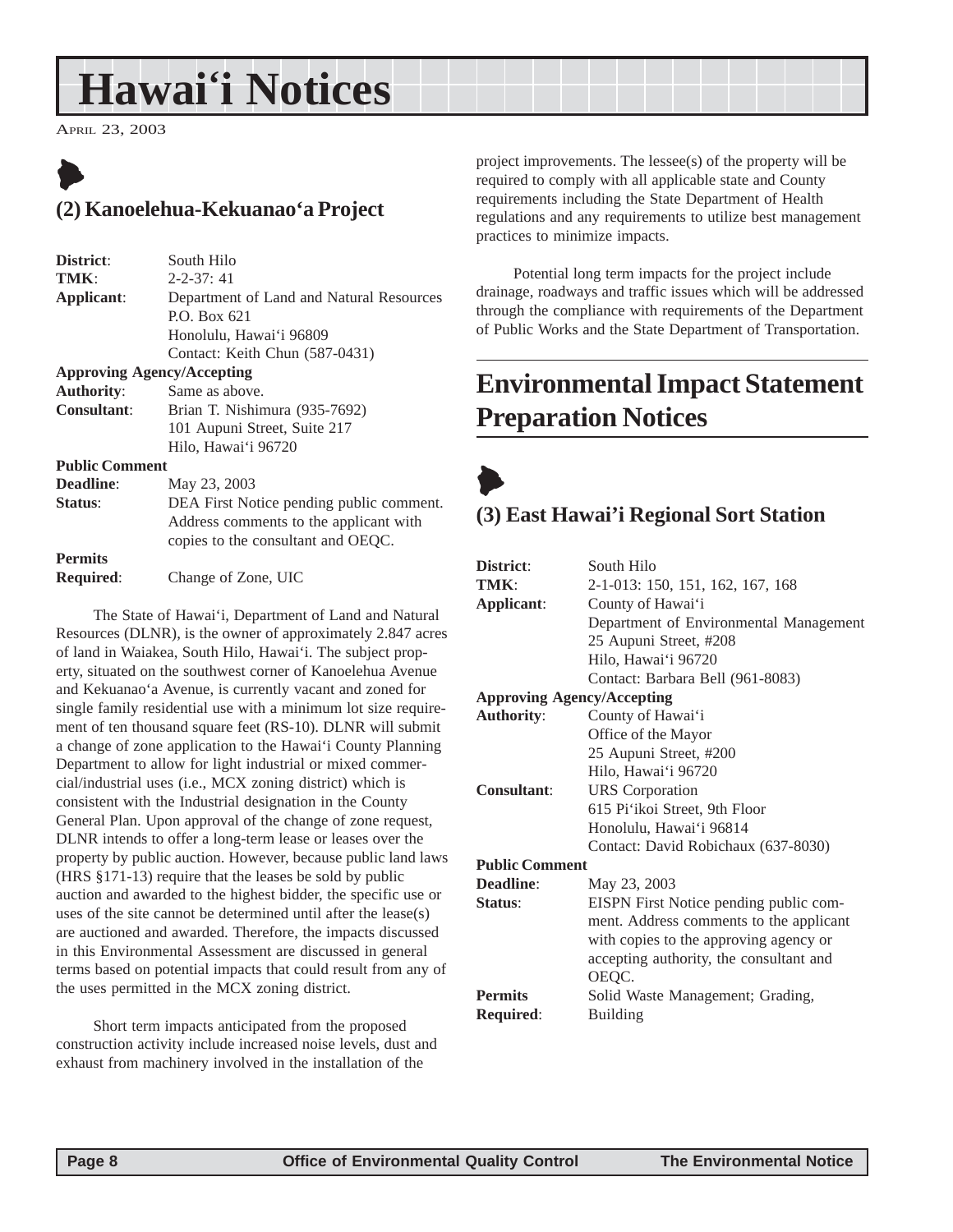## **Hawai'i Notices**

APRIL 23, 2003

<span id="page-8-0"></span>The County of Hawai'i Department of Environmental Management (DEM) intends to construct and operate the East Hawai'i Regional Sort Station near the current site of the South Hilo Landfill. The subject properties are located at the east end of Leilani Street in Hilo, Hawai'i. This action will use County and State land and funding, and therefore requires compliance with the Hawai'i Environmental Policy Act and approval from the Office of the Mayor, which is the Accepting Authority for all documents during the Environmental Impact Statement process.

Because the South Hilo Landfill will reach full capacity in 2004, the County needs to manage the East Hawai'i municipal waste stream that will minimize the impacts of the landfill closure on public health and the environment. The purpose of the proposed action is to build and operate a facility to reduce the waste volume, recycle recoverable material and prepare the remaining waste for transport to Pu'uanahulu Landfill in North Kona.

The Sort Station will be master planned to include space to divert and process metals, white goods, greenwastes, glass, paper and plastic; and to be integrated with the County's island-wide recycling program in order to maximize efficiencies of scale. The estimated cost of the proposed action is between \$4 million and \$6 million.

The County and its Solid Waste Advisory Committee, examined several alternatives to the proposed action. The primary alternatives to be considered in the Draft EIS are: No action; To construct a new landfill in East Hawai'i; To minimize the function of the Sort Station so that it is simply a reloading facility; and To procure one or more waste reduction facilities for East Hawai'i.

## **Previously Published Projects Pending Public Comments**

#### **Draft Environmental Assessments**

#### $\blacktriangleright$  **Anuenue (formerly Rainbow) Radio Towers and Facilities, Kahua Ranch Site**

**Applicant**: Dept. of Accounting and General Services 1151 Punchbowl Street Honolulu, Hawai'i 96183 Contact: Allen Yamanoha (586-0488) **Approving Agency/Accepting Authority**: Same as above.

**Public Comment Deadline**: May 8, 2003

## **Environmental Impact Statement Preparation Notices**

#### 3 **Hiluhilu Development**

| Applicant:            | Hiluhilu Development c/o Group 70 Int'l |
|-----------------------|-----------------------------------------|
|                       | 925 Bethel Street, 5th Floor            |
|                       | Honolulu, Hawai'i 96813                 |
|                       | Contact: Guido Giacometti (882-1924)    |
|                       | <b>Approving Agency/Accepting</b>       |
| <b>Authority:</b>     | <b>State Land Use Commission</b>        |
|                       | P.O. Box 2359                           |
|                       | Honolulu, Hawai'i 96804-2359            |
|                       | Contact: Anthony Ching (587-3822)       |
| <b>Public Comment</b> |                                         |
| <b>Deadline:</b>      | May 8, 2003                             |
|                       |                                         |



## **Previously Published Projects Pending Public Comments**

#### **Draft Environmental Assessments**

#### 3 **Hodgins Access Easement**

**Applicant**: William Koa Hodgins (573-1587) 708 Olinda Road Makawao, Hawai'i 96768

#### **Approving Agency/Accepting**

**Authority**: Department of Land and Natural Resources 54 South High Street Wailuku, Hawai'i 96793-2198 Contact: Jason Koga (984-8105)

#### **Public Comment**

**Deadline**: May 8, 2003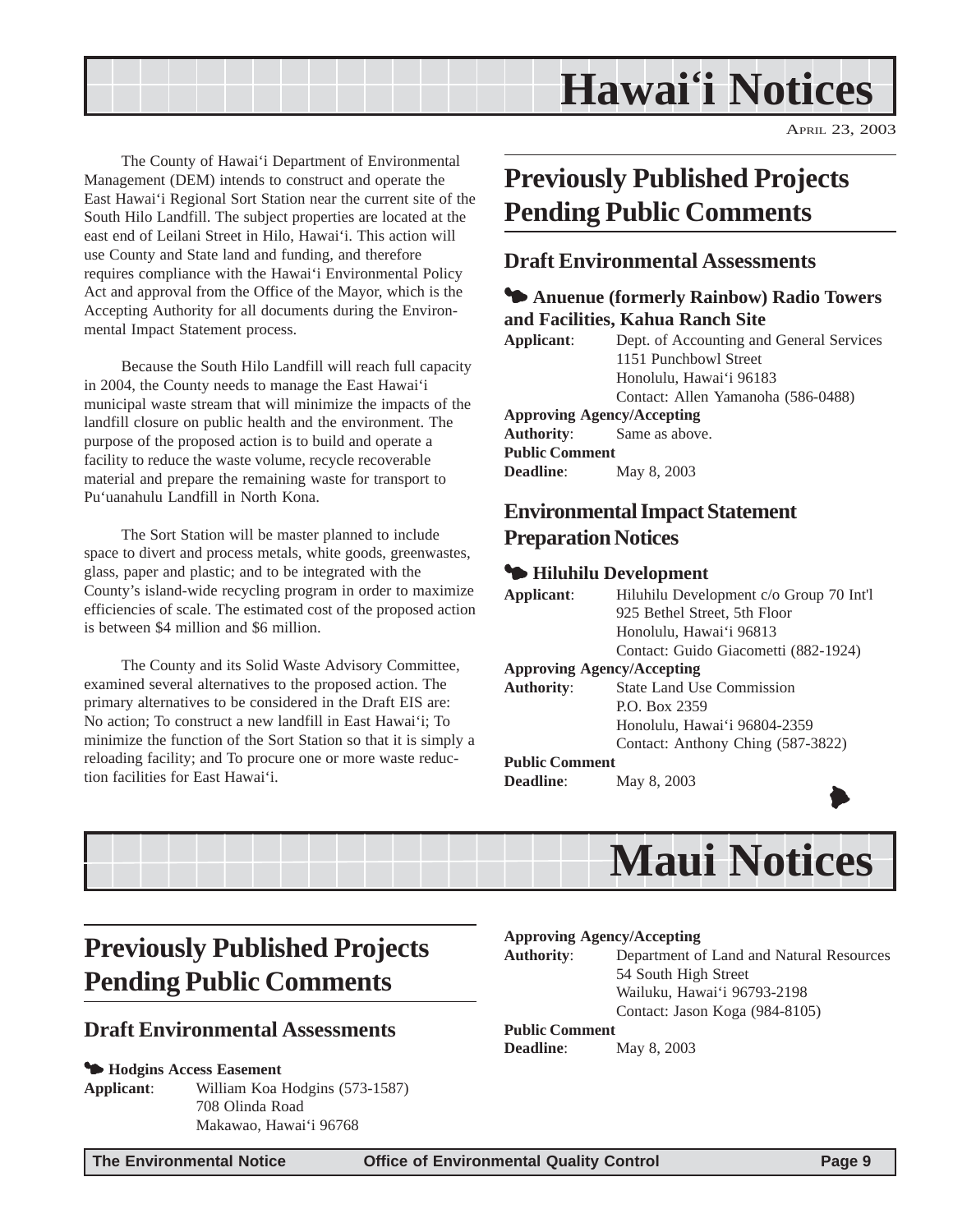## **Maui Notices**

APRIL 23, 2003

**Public Comment**

**Deadline**: May 8, 2003

#### 3 **Upper Kaupakulua 0.5 MG Water Storage Tank**

**Applicant**: County of Maui Department of Water Supply 200 South High Street Wailuku, Hawai'i 96793 Contact: George Tengan (270-7816) **Approving Agency/Accepting Authority**: Same as above.

## **Withdrawal**

### **A&B Properties Land Use Amendment Request**

On April 3, 2003 the County of Maui Planning Department withdrew a draft EA for the A&B Properties Land Use Amendment Request, published in the February 8, 2002 Environmental Notice.

For further information, please contact Ms. Ann Cua at (808) 270-7735.



## **Pollution Control Permit Applications**

#### **Department of Health Permits**

The following is a list of some pollution control permits currently being reviewed by the State Department of Health. For more information about any of the listed permits, please contact the appropriate branch or office of the Environmental Management Division at 919 Ala Moana Boulevard, Honolulu.

| <b>Branch</b><br>Permit Type                                  | Applicant & Permit<br>Number                                      | Project Location                               | Pertinent<br>Date           | Proposed Use                                                                                                                                                                                                                               |
|---------------------------------------------------------------|-------------------------------------------------------------------|------------------------------------------------|-----------------------------|--------------------------------------------------------------------------------------------------------------------------------------------------------------------------------------------------------------------------------------------|
| Clean Air Branch,<br>586-4200,<br>Noncovered Source<br>Permit | U. S. Department of<br>Agriculture<br>NSP 0308-01-N<br>(Renewal)  | 41-650 Ahiki Street,<br>Waimanalo, Oahu        | Issued:<br>4/2/03           | 1.2 MMBtu/hr and<br>3.348 MMBtu/hr Steam Boilers                                                                                                                                                                                           |
| Clean Air Branch,<br>586-4200,<br>Noncovered Source<br>Permit | University of Hawaii<br>NSP 0418-02-N<br>(Amendment)              | District of Waiakea,<br>Hilo, Hawaii           | Issued:<br>4/1/03           | 430 BHP Diesel Engine (RIG-1),<br>500 BHP Diesel Engine (RIG-2),<br>410 BHP Diesel Engine (PMP-1),<br>470 BHP Diesel Engine Generator<br>$(GEN-1)$ ,<br>450 BHP Diesel Engine (CORE-<br>1), and Back-up 470 BHP Diesel<br>Engine Generator |
| Clean Air Branch,<br>586-4200,<br>Noncovered Source<br>Permit | Kauai Veterans<br>Memorial Hospital<br>NSP 0279-01-N<br>(Renewal) | 4643 Waimea<br>Canyon Drive,<br>Waimea, Kauai  | Issued:<br>4/3/03           | One (1) 2001b/hr Pathological<br>Waste Incinerator and<br>One (1) 434 BHP Diesel Engine<br>Generator                                                                                                                                       |
| Clean Air Branch,<br>586-4200, Covered<br>Source Permit       | Kalaeloa Partners, L.P.<br>$CSP 0214-01-C$<br>(Renewal)           | 99-111 Kalaeloa<br>Boulevard, Kapolei,<br>Oahu | Comments<br>Due:<br>4/21/03 | Kalaeloa Cogeneration Plant                                                                                                                                                                                                                |

 **Page 10 Control Control Control Control Control Control Control Control Control Control Page 10 Control Control Control Control Control Control Control Control Control Control Control Control Control Control Control Cont**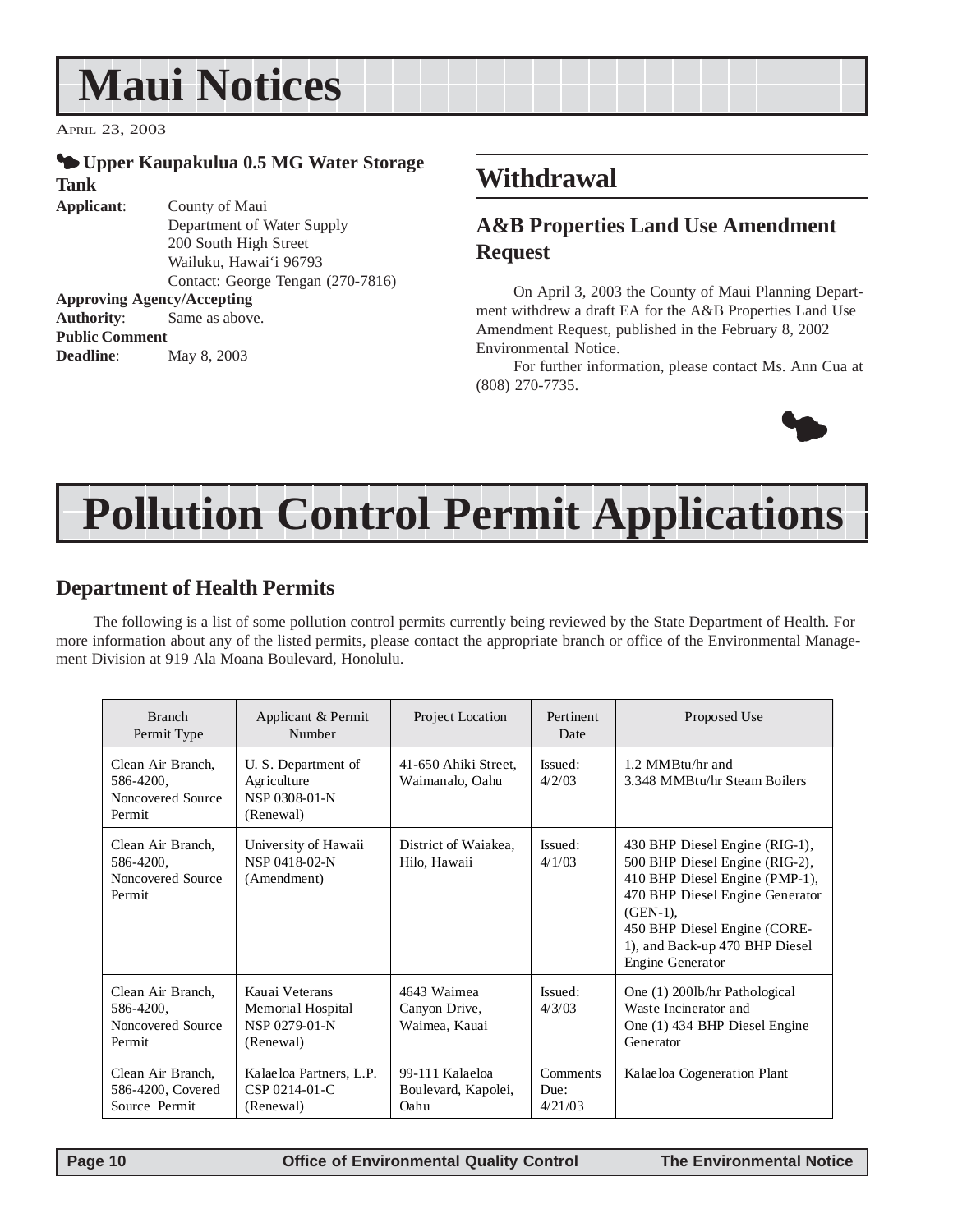## **Shoreline Notices**

APRIL 23, 2003

#### **Shoreline Certification Applications**

Pursuant to § 13-222-12, HAR the following shoreline certification applications are available for inspection at the DLNR District Land Offices on Kaua'i, Hawai'i and Maui and at Room 220, 1151 Punchbowl St., Honolulu, O'ahu (Tel: 587-0414). All comments shall be submitted in writing to the State Land Surveyor, 1151 Punchbowl Street, Room 210, Honolulu, Hawai'i 96813 and postmarked no later than fifteen (15) calendar days from the date of the public notice of the application. If there are any questions, please call Nick Vaccaro at 587-0384.

| Case No.      | Date    | Location                                                                                                                                                                                           | Applicant                                                                                                      | Tax Map Key               |
|---------------|---------|----------------------------------------------------------------------------------------------------------------------------------------------------------------------------------------------------|----------------------------------------------------------------------------------------------------------------|---------------------------|
| $OA-0.55-2$   | 4/11/03 | Lots 125-C and 125-D, Land Court Application 772 as shown<br>on Map 44, land situated at Laie, Koolauloa, Island of Oahu,<br>Hawaii                                                                | ControlPoint Surveying, Inc., for<br>Ronald N. Lee and Bernard J.<br>Wilson                                    | $5 - 5 - 02$ : 92 &<br>93 |
|               |         | Address: $55-315A & 55-313$ Kamehameha Hwy                                                                                                                                                         |                                                                                                                |                           |
|               |         | Purpose: Improvements                                                                                                                                                                              |                                                                                                                |                           |
| <b>OA-928</b> | 4/11/03 | Lot 366 of Land Court Application 616, land situated at Kailua,<br>Koolaupoko, Island of Oahu, Hawaii                                                                                              | Walter P. Thompson, Inc., for<br>DTP Holding, Inc.                                                             | $4 - 3 - 0.5$ : 59        |
|               |         | Address: 1264 Mokulua Drive                                                                                                                                                                        |                                                                                                                |                           |
|               |         | Purpose: Construction of Seawall                                                                                                                                                                   |                                                                                                                |                           |
| OA-929        | 4/11/03 | Portion of Sand Island State Recreation Area, Being a portion of<br>Land Commission Award 6450 to Kaunohua for W. L.<br>Moehonua, land situated at Mokauea, Sand Island, Island of<br>Oahu, Hawaii | Department of Accounting and<br>General Services, State of<br>Hawaii, for Honolulu<br><b>Community College</b> | $1-5-41:06$               |
|               |         | <b>Address: Main Propulsion Facility</b>                                                                                                                                                           |                                                                                                                |                           |
|               |         | Purpose: Subdivision                                                                                                                                                                               |                                                                                                                |                           |
|               |         | DAGS JOB #12-31-4041                                                                                                                                                                               |                                                                                                                |                           |
| $OA-930$      | 4/11/03 | Lot 17 of Land Court Application 1052, as shown on map 5,<br>land situated at Makaha, Waianae, Island of Oahu, Hawaii                                                                              | Towill, Shigeoka & Associates,<br>Inc., for Phyllis K. D. Chun                                                 | $8-4-05:22$               |
|               |         | Address: 84-817 Moua Street                                                                                                                                                                        |                                                                                                                |                           |
|               |         | Purpose: Improvements                                                                                                                                                                              |                                                                                                                |                           |

#### **Shoreline Certifications and Rejections**

Pursuant to §13-222-26, HAR the following shorelines have been certified or rejected by the DLNR. A person may appeal a certification or rejection to the BLNR, 1151 Punchbowl Street, Room 220, Honolulu, Hawai'i 96813, by requesting in writing a contested case hearing no later than twenty (20) calendar days from the date of public notice of certification or rejection.

| Case No. | Date                | Location                                                                                                                                                      | Applicant                                             | Tax Map Key |
|----------|---------------------|---------------------------------------------------------------------------------------------------------------------------------------------------------------|-------------------------------------------------------|-------------|
| HA-233-2 | Certified<br>4/8/03 | Lot 2, being a portion of Land Commission Award 7073, Apana 1 to<br>Kapae, land situated at Kahului 2 <sup>nd</sup> , North Kona, Island of Hawaii,<br>Hawaii | Wes Thomas<br>Associates, for Eric and<br>Judith Soto | $7-5-19:30$ |
|          |                     | Address: 75-5992 Alii Drive<br>Purpose: Building Permit                                                                                                       |                                                       |             |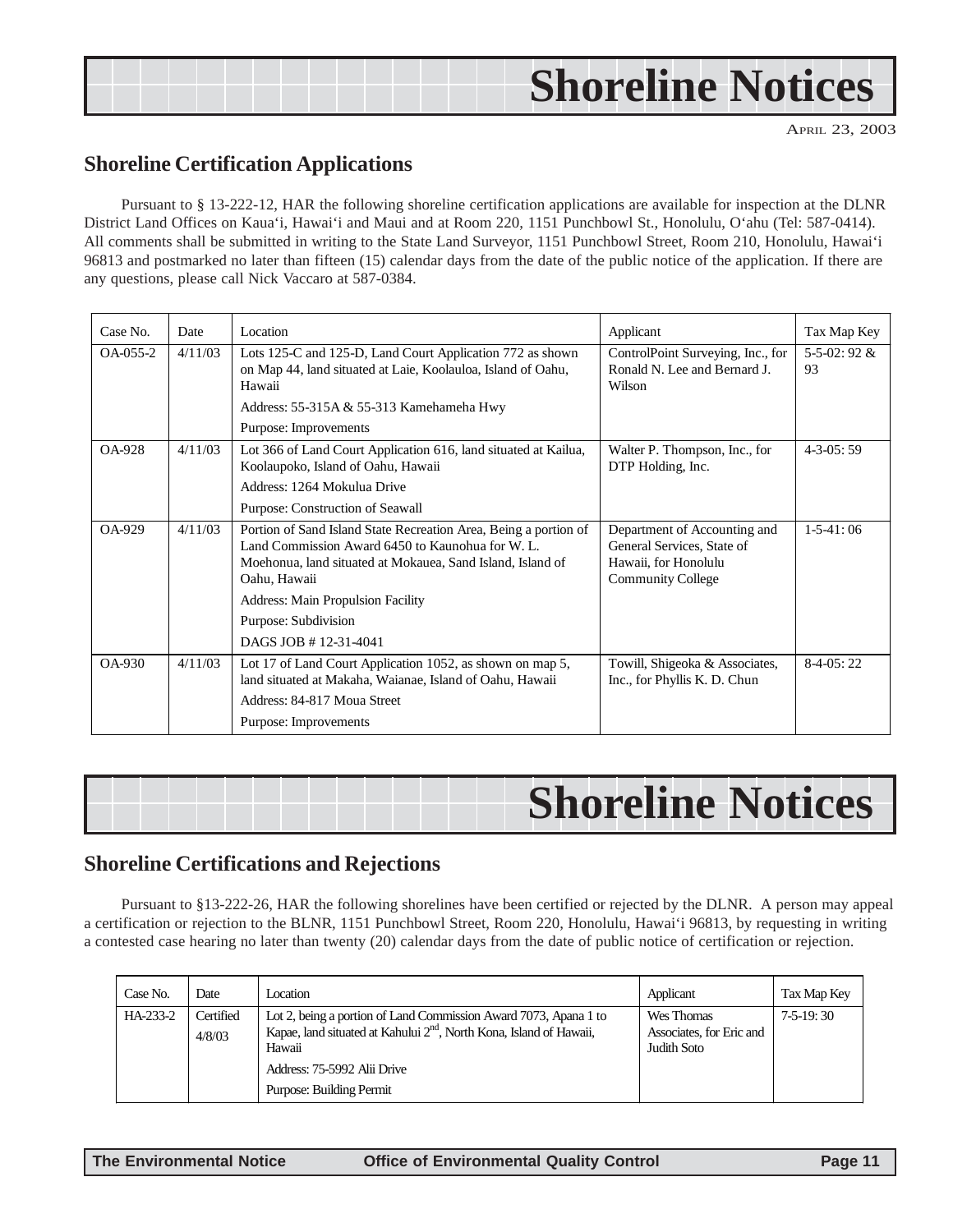## <span id="page-11-0"></span>**Coastal Zone News**

APRIL 23, 2003

#### **Federal Consistency Reviews**

The Hawai'i Coastal Zone Management (CZM) Program has received the following federal actions to review for consistency with the CZM objectives and policies in Chapter 205A, Hawai'i Revised Statutes. This public notice is being provided in accordance with section 306(d)(14) of the National Coastal Zone Management Act of 1972, as amended. For general information about CZM federal consistency please call John Nakagawa with the Hawai'i CZM Program at 587-2878. For neighboring islands use the following toll free numbers: Lana'i & Moloka'i: 468-4644 x72878, Kaua'i: 274-3141 x72878, Maui: 984-2400 x72878 or Hawai'i: 974-4000 x72878.

For specific information or questions about an action listed below please contact the CZM staff person identified for each action. Federally mandated deadlines require that comments be received by the date specified for each CZM consistency review and can be mailed to: Director, Office of Planning, Department of Business, Economic Development and Tourism, P.O. Box 2359, Honolulu, Hawai'i 96804. Or, fax comments to the Hawai'i CZM Program at 587-2899.

## **(1) Supplemental Dock at Ala Wai Boat Harbor Slip 525, O'ahu**

**Applicant**: Thomas Bashaw **Federal Action**: Department of the Army Permit (200300333) **Federal Agency**: U.S. Army Corps of Engineers Contact: Bill Lennan, 438-6986 **Location**: Ala Wai Boat Harbor Slip 525 **CZM Contact**: John Nakagawa, 587-2878 **Proposed Action**:

The applicant is requesting an after-the-fact permit for a supplemental dock to boat slip 525 at Ala Wai Boat Harbor. The dock is constructed of wood, 10 feet by 6.5 feet, and supported in the water by concrete blocks. The project does not involve any dredging or discharge of fill material into the water.

**Comments Due**: May 7, 2003

### **(2) Supplemental Deck at Ala Wai Boat Harbor Slip 656, O'ahu**

**Applicant**: Charles Galanto **Federal Action**: Department of the Army Permit (200300336)

**Federal Agency**: U.S. Army Corps of Engineers Contact: Bill Lennan, 438-6986 **Location**: Ala Wai Boat Harbor Slip 656 **CZM Contact**: John Nakagawa, 587-2878 **Proposed Action**:

The applicant is requesting an after-the-fact permit for a supplemental deck to boat slip 656 at Ala Wai Boat Harbor. The deck is constructed of wood, 21 feet by 7 feet, and supported in the water by steel supports. The project does not involve any dredging or discharge of fill material into the water.

**Comments Due**: May 7, 2003

#### **Notice of Intent To Prepare a Programmatic Environmental Impact Statement for the Ballistic Missile Defense System**

The Missile Defense Agency (MDA) is publishing this notice to announce its intent to prepare a Programmatic Environmental Impact Statement (PEIS). This PEIS will assess environmental issues associated with the proposed action, foreseeable future actions, and their reasonable alternatives, including the no action alternative, and as appropriate, cumulative effects. This PEIS will support decisions to meet the fundamental objectives of the MDA's mission to test, develop, transfer to deployment, and to plan for decommissioning activities for a Ballistic Missile Defense System to defend the forces and territories of the United States (U.S.), its Allies, and friends against all classes of ballistic missile threats, in all phases of flight.

Public scoping meetings will be conducted as a part of the PEIS process to ensure opportunity for all interested government and private organizations, and the general public to identify their issues of concern they believe should be addressed in the content of the PEIS. The public scoping meeting in Honolulu is scheduled for: May 13, 2003, 6 p.m., Doubletree Hotel, 1956 Ala Moana Blvd.

For those that cannot attend the public scoping meetings, written comments via the U.S. mail, or e-mail are encouraged. To ensure sufficient time to consider issues identified during the public scoping meeting period, comments should be submitted to one of the addresses listed below no later than June 12, 2003. Additional information regarding the development of the BMDS PEIS is available on the public participation Web site http://www.acq.osd.mil/ bmdo.

ADDRESSES: Written comments, statements, and/or questions regarding scoping issues should be addressed to: MDA BMDS PEIS, c/o ICF Consulting, 9300 Lee Highway, Fairfax, VA 22031, Phone (Toll Free) 1-877-MDA-PEIS (1- 877-632-7347), Fax (Toll Free) 1-877-851-5451, E-mail: bmds.peis@mda.osd.mil.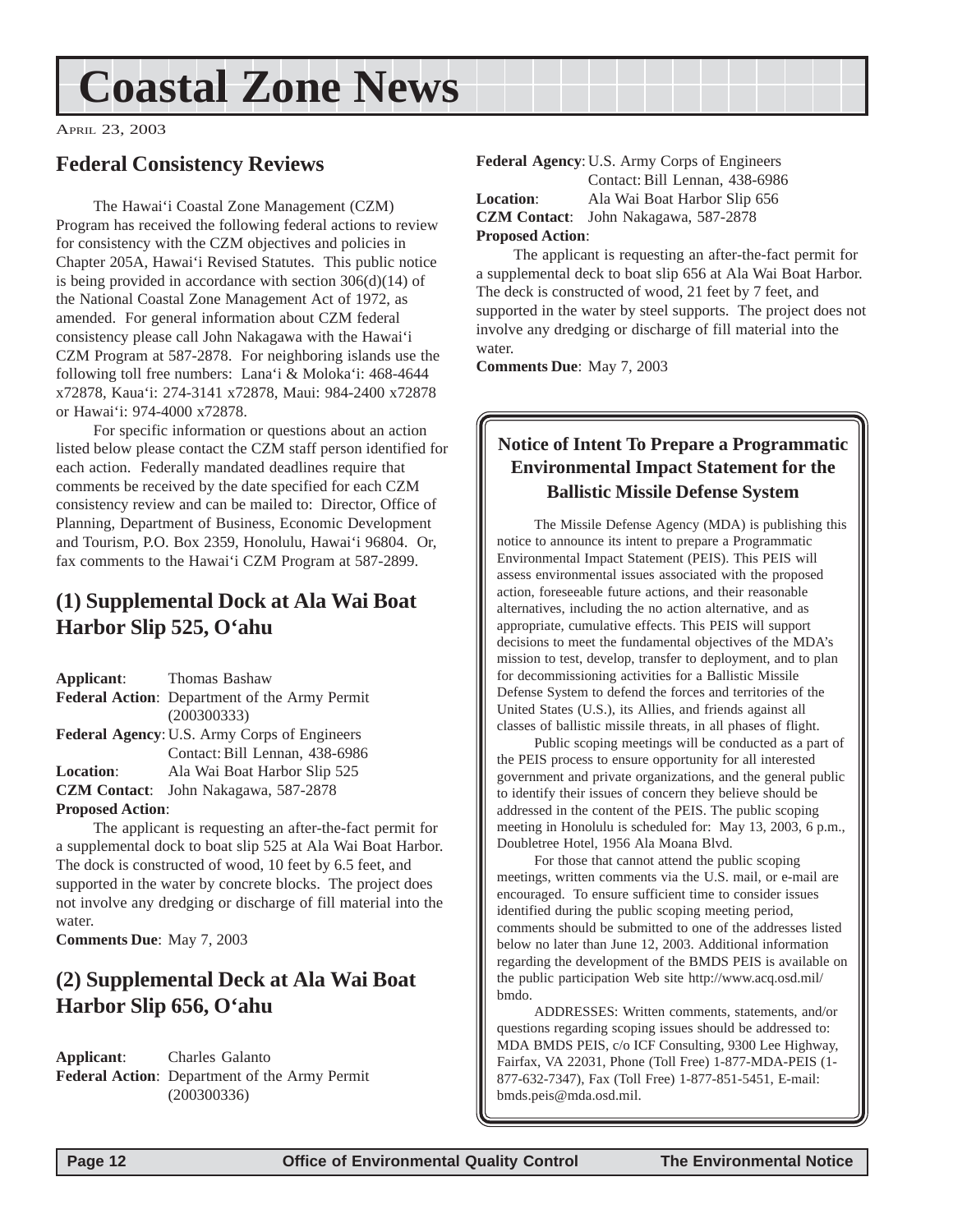<span id="page-12-0"></span>

### **Special Management Area (SMA) Minor Permits**

Pursuant to Hawai'i Revised Statute (HRS) 205A-30, the following is a list of SMA Minor permits that have been approved or are pending by the respective county/state agency. For more information about any of the listed permits, please contact the appropriate county/ state Planning Department. City & County of Honolulu (523-4131); Hawai'i County (961-8288); Kaua'i County (241-6677); Maui County (270-7735); Kaka'ako Special District (587-2878).

| Location (TMK)               | <b>Description (File No.)</b>                   | <b>Applicant/Agent</b>               |
|------------------------------|-------------------------------------------------|--------------------------------------|
| Oahu: Diamond Head (3-1-     | Replace existing roof (2002/SMA-33)             | Robert and Louise Teitge/James H.    |
| $36-15$                      |                                                 | Park, Architect                      |
| Oahu: Waipahu (9-3-2-9)      | 146 sf explosive magazine $&$ security fence at | City & County, DDC                   |
|                              | existing Police Academy (2003/SMA-20)           |                                      |
| Oahu: Heeia (4-6-7-89)       | Bus stop shelter $(2003/SMA - 27)$              | B.P. Bishop Estate/T. Iida           |
|                              |                                                 | Contracting, Ltd.                    |
| Hawaii: Hilo (2-2-2-34)      | Temporary mobile food vending concession at     | Hawaii County DPR                    |
|                              | Hilo Bayfront canoe parking lot. (SMM 135)      |                                      |
| Kauai: Hanalei (5-5-1-5)     | Canoe storage (SMA (M) -2003-29)                | Namolokama O' Hanalei Canoe          |
|                              |                                                 | Club                                 |
| Maui: Haiku (2-8-3-52)       | Second farm dwelling (SM2 20030043)             | Engesser, Thea & Anthony             |
| Maui: Ulumalu (2-8-3-3)      | Barn, utility & water lines (SM2 20030044)      | Sierra Emory                         |
| Maui: Lahaina (4-6-28-40)    | Interior alterations (SM2 20030045)             | Sooy, Charles Daniel                 |
| Maui: Lahaina (4-6-33-23)    | Remodel (SM2 20030046)                          | Lindig, Sylvia                       |
| Maui: Lahaina (4-4-14-4)     | Temp parking, staging & storage (SM2 20030047)  | Hawaiian Dredging                    |
| Maui: Lahaina (4-6-2-13, 14) | Various repairs (SM2 20030048)                  | <b>State DAGS</b>                    |
| Maui: Kaua (2-6-11-24)       | Swimming pool (SM2 20030049)                    | Miller, Bruce & Pamela               |
| Maui: Lahaina (4-5-1-12)     | Lahaina galleries (SM2 20030050)                | <b>Island Design Center</b>          |
| Maui: Lahaina (4-3-5-29)     | Deck extension (SM2 20030051)                   | Goddard, Chris                       |
| Maui: Manele (4-9-17-2)      | Vehicle access barrier (SMX 20030182) Pending   | Castle & Cooke Resorts, LLC          |
| Maui: Lahaina (4-6-5-12)     | Reroof (SMX 20030184) Pending                   | All-protect Roofing Co., LLC         |
| Maui: Wailea (2-1-25-10)     | Residence (SMX 20030185) Pending                | <b>Island Custom Homes</b>           |
| Maui: Haiku (2-8-3-62)       | Residence (SMX 20030186) Pending                | Richmond, Ronald E.                  |
| Maui: Wailuku (3-2-20-3)     | Residence garage (SMX 20030188) Pending         | <b>Betsill Brothers construction</b> |
| Maui: Haiku (2-9-2-16)       | Farm dwelling (SMX 20030189) Pending            | Luyken, Robert                       |
| Maui: Lahaina (4-5-1-6)      | Interior renovation (SMX 20030190) Pending      | Pastula, Michael                     |
| Maui: Kailua (2-9-11-17)     | Workshop, garage (SMX 20030191) Pending         | White, Jeff                          |
| Maui: Kihei (3-9-48-137)     | Dwelling addition (SMX 20030193) Pending        | Aguinaldo, Alicia                    |
| Maui: Wailea (2-1-8-6)       | Alteration (SMX 20030194) Pending               | Manry, William/Trust, Linda          |
| Maui: Wailuku (3-2-11-15)    | Addition (SMX 20030195) Pending                 | Acob, Renato                         |
| Maui: Kihei (3-9-37-97)      | Deck addition (SMX 20030196) Pending            | Schroeder, Steve                     |
| Maui: Haiku (2-9-7-73)       | Farm dwelling (SMX 20030198) Pending            | Wagner, Nick                         |
| Maui: Haiku (2-8-3-6)        | Subdivision (SMX 20030199) Pending              | Serle, Ronald                        |
| Maui: Kihei (2-1-8-105)      | Swimming pool (SMX 20030200) Pending            | Cooper, Martin V.                    |
| Maui: Kihei (3-9-8-8)        | Residence (SMX 20030201) Pending                | Pedersen, Daniel & Judy              |
| Maui: Kihei (2-1-21-56)      | Reroof (SMX 20030202) Pending                   | Hilton, Michael B.                   |
| Maui: Kihei (3-9-2-26)       | Subdivision (SMX 20030203) Pending              | Lipoa Land, LLC/Trans                |
|                              |                                                 | Warehouse Assoc.                     |
| Maui: Kapalua (4-2-3-40)     | Pool & spa (SMX 20030204) Pending               | Cooper, Martin V.                    |
| Maui: Paia (3-8-2-104)       | Workshop, pool, bedroom (SMX 20030206)          | Wark, Roger                          |
|                              | Pending                                         |                                      |
| Maui: Lahaina (4-3-16-2)     | Enclose carport (SMX 20030207) Pending          | Yamamoto, Barbara S.                 |
| Maui: Makena (2-1-7-96)      | Addition (SMX 20030208) Pending                 | Chu, Daniel                          |
| Maui: Kihei (3-69-5-35)      | Repairs (SMX 20030209) Pending                  | Destiny Homes                        |
| Maui: Lahaina (4-3-6-80)     | Additions (SMX 20030210) Pending                | Shimer, Mark                         |
| Maui: Hana (1-6-9-3 & 22)    | Demolition (SMX 20030211 & 12) Pending          | Pacific Islands Land Institute       |
| Maui: Kihei (3-9-20-30)      | Interior alteration (SMX 20030213) Pending      | Clieft, Jon                          |
| Maui: Kihei (3-6-31-34)      | Dwelling & garage (SMX 20030214) Pending        | Zakian, Gary                         |
| Maui: Wailuku (3-9-12-34)    | Reroof (SMX 20030215) Pending                   | Kuwada, Susan/ Jeffrey               |
| Maui: Kihei (2-1-6-104)      | Dwelling, pools, garage (SMX 20030216) Pending  | Stevens, Lawrence/Anne               |

**The Environmental Notice Office of Environmental Quality Control Page 13**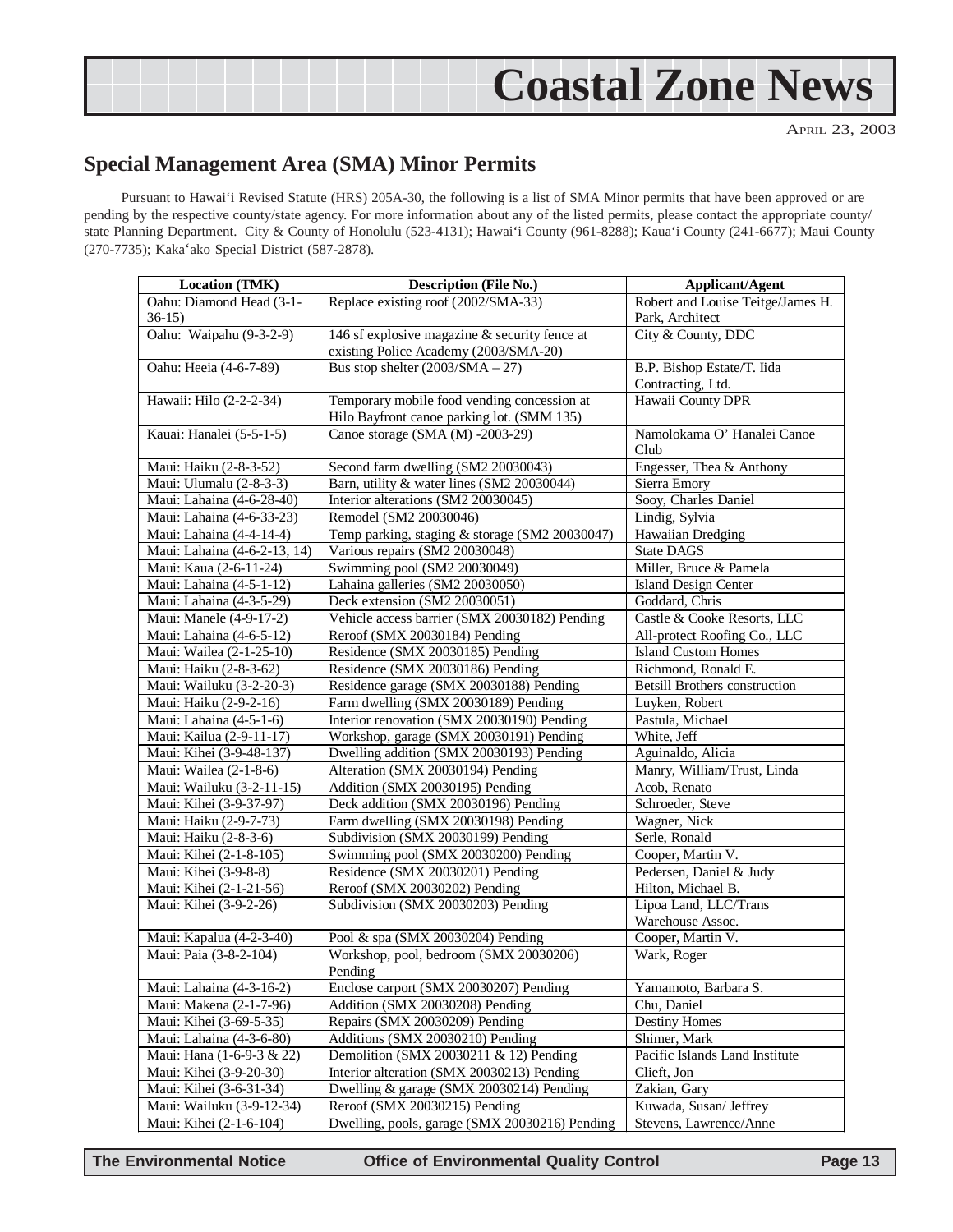## <span id="page-13-0"></span>**Conservation District Notices**

APRIL 23, 2003

### **Conservation District Use Permits**

Persons interested in commenting on the following Conservation District Use Application must submit comments to the Department of Land and Natural Resources. Also, anyone interested in receiving notification of determinations on Conservation District Use Applications must submit requests to DLNR that include the following information:

1) Name and address of the requestor;

2) The departmental permit for which the requestor would like to receive notice of determination; and

3) The date the notice was initially published in the Environmental Notice.

Both comments and requests for notification of determinations must be submitted to DLNR within thirty days from the initial date that the notice was published in the Environmental Notice.

Please send comments and requests to:

State of Hawai'i Department of Land and Natural Resources Land Division 1151 Punchbowl Street, Room 220 Honolulu, Hawai'i 96813

DLNR will make every effort to notify those interested in the subject CDUA, it is not obligated to notify any person not strictly complying with the above requirements. For more information, please contact the DLNR staff listed below.



### **Kawai Nui Gateway Park**

| <b>File No.:</b>          | CDUA OA-3126 (Board Permit)                                 |
|---------------------------|-------------------------------------------------------------|
| Applicant:                | Helber Hastert & Fee Planners, Inc.                         |
| <b>Location:</b>          | State & county lands abutting Kawai Nui                     |
|                           | Marsh                                                       |
|                           | Kailua, Ko'olaupoko, O'ahu                                  |
| TMK:                      | $(1)$ 4-4-034:025; (1) 4-2-017:020; (1) 4-2-                |
|                           | 016:001                                                     |
|                           | <b>Proposed Action:</b> Develop and construct the Kawai Nui |
|                           | Gateway Park for public use.                                |
| 343, HRS                  |                                                             |
| determination: Non-Exempt |                                                             |
|                           | <b>Appl's Contact:</b> Dave Curry & Faith Caplan (545-2055) |
|                           |                                                             |

**DLNR's Contact:** Dawn Hegger (587-0380)



#### **Pietsch Pier**

File No.: CDUA OA-3129 (Board Permit) **Applicant:** Michael A. Pietsch **Location:** Wailupe Circle Drive, O'ahu **TMK:** (1) 3-6-001: 022 **Proposed Action:**New Pier **343, HRS determination:** Non-Exempt **Appl's Contact:** Michael Pietsch (521-0259) **DLNR's Contact:** Matthew Myers (587-0382)



### **Structure Removal from Love Subdivision**

| <b>File No.:</b>                                                | CDUA MA-3131 (Departmental Permit)                       |  |
|-----------------------------------------------------------------|----------------------------------------------------------|--|
| Applicant:                                                      | Source International, Inc.                               |  |
| <b>Location:</b>                                                | Maulili, Kipahulu, Hana, Maui                            |  |
| TMK:                                                            | $(2)$ 1-6-009:022                                        |  |
| <b>Proposed Action:</b> Removal of a structure at Lot B-1, Love |                                                          |  |
|                                                                 | Subdivision                                              |  |
| 343, HRS                                                        |                                                          |  |
| determination: Exempt                                           |                                                          |  |
|                                                                 | Appl's Contact: John Bay, Pacific Islands Land Institute |  |
|                                                                 | <b>DLNR's Contact:</b> Matthew Myers (587-0382)          |  |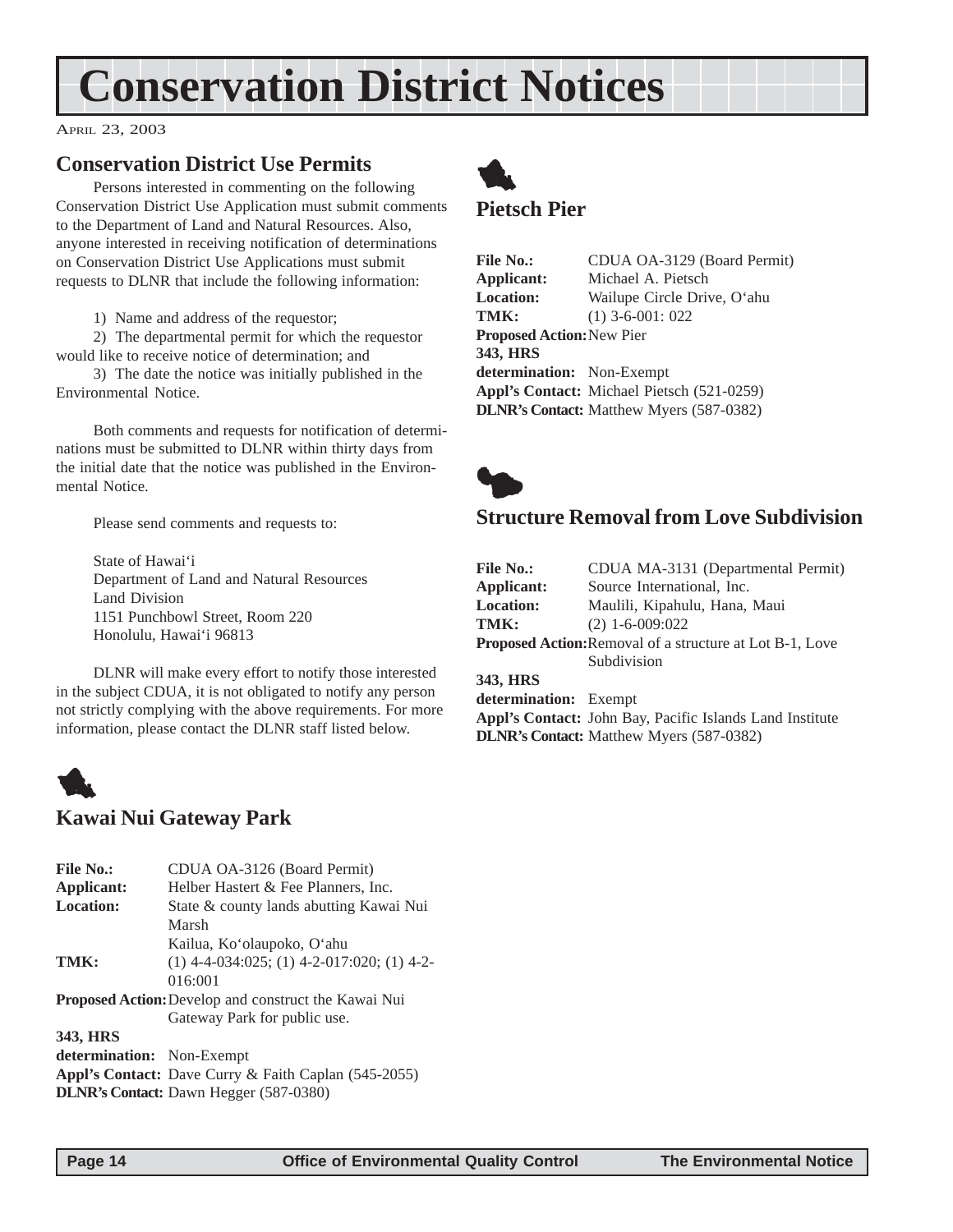<span id="page-14-0"></span>

*OEQC prints "Letters of Notice" to encourage public participation in our EIS system. Your views are welcome. We may edit letters due to limited space. The opinions presented do not necessarily reflect those of OEQC.*

#### **The Value of Natural Resources**

*Below are excerpts from a comment letter and response on the Koa Ridge project, currently under review as a draft EIS. Jeff Mikulina, director of the Sierra Club, raises the issue of the economic value of natural resources. A reply from Gail Renard of the consulting firm Helber Hastert & Fee follows.*

#### *Mikulina writes:*

"... [What is] the economic value of leaving the land undeveloped[?] A study undertaken cooperatively by the University of Hawaii, the Nature Conservancy and the state concluded that traditional economic analyses tend to ignore the economic value of natural resources left in their natural state. Many of the benefits of natural resources, such as recreational, ecological, or biological values, are often unmeasured. When one person's consumption of a good (e.g., viewing scenic vistas) does not diminish another's consumption (nonrival use) or it is not feasible to exclude anyone else from consuming the good (nonexclusive use), then the market process cannot establish a monetary value. As the values associated with the environment have become more obvious, economists have broadened the concept of total economic value to include both market and nonmarket values. The

expanded definition recognizes that many of the most significant values associated with the environment are not traded in markets and therefore have no market price. A fundamental step in properly valuing environmental resources is recognizing and, wherever possible, quantifying the resource's total economic value (TEV). Environmental goods and services are often over-used and under-valued. Not only does this have a negative effect on current human welfare, but it undermines the future income generating potential of a region or a country."

#### *Renard replies:*

" .... There is no question that as the amount of open space in any defined environment decreases, the perceived value of the remaining open spaces increases. However, ... the value only grows significantly when the remaining open space approaches zero. Only when the public agrees that the land is worth more in open space than in some form of urban development will it motivate the government to use taxpayer funds to condemn (at market value) the land to keep it in perpetual open space.... Since there is so much open space in Central Oahu and extending down to the North Shore, the incremental value of this land as open space is minimal, and the willingness of the public to use taxpayer dollars to condemn and purchase it is virtually nil."



### **Ala Kahakai National Historic Trail Comprehensive Management Plan Notice of Intent to Prepare an EIS**

Pursuant to National Environmental Policy Act of 1969 (Pub. L. 91-190), the National Park Service (NPS) is initiating conservation planning and environmental impact analysis for a Comprehensive Management Plan (CMP) for the recently designated Ala Kahakai National Historic Trail (NHT). This effort will provide an Environmental Impact Statement (EIS) and CMP that encompasses protection of sacred, cultural and natural resources, visitor use and interpretation, and facilities. This National Historic Trail traces approximately 175 miles of the prehistoric coastal Ala Loa ("long trail") on the island of Hawai'i, from 'Upolu Point on the northern tip of the island, south along the entire west coast, around Ka Lae (South Point), and

then up to the eastern boundary of Hawai'i Volcanoes National Park. The original trail linked many pre-contact communities on the island, as well as locations of many significant events in Hawaiian history. The Ala Kahakai Trail was designated a National Historic Trail by the United States Congress on January 24, 2000. This designation was derived from a trail feasibility study entitled Ala Kahakai National Trail Study (and Final Environmental Impact Statement, January 1998), as well as on testimony offered by community advocacy groups for the trail. On November 13, 2000, the 106th U.S. Congress and President William Clinton officially incorporated the trail into the National Trails System. Pub. L. 106-509 calls for establishment of a continuous trail, which is to be administered by the Secretary of the Interior. As a basis for preparing the Ala Kahakai NHT CMP/EIS, the NPS jointly with the State of Hawai'i, Native Hawaiian groups, private landowners and other stakeholders will identify and analyze several alternative management concepts, consistent with agency policy. At this time, in addition to establishing an environmental baseline by developing a "No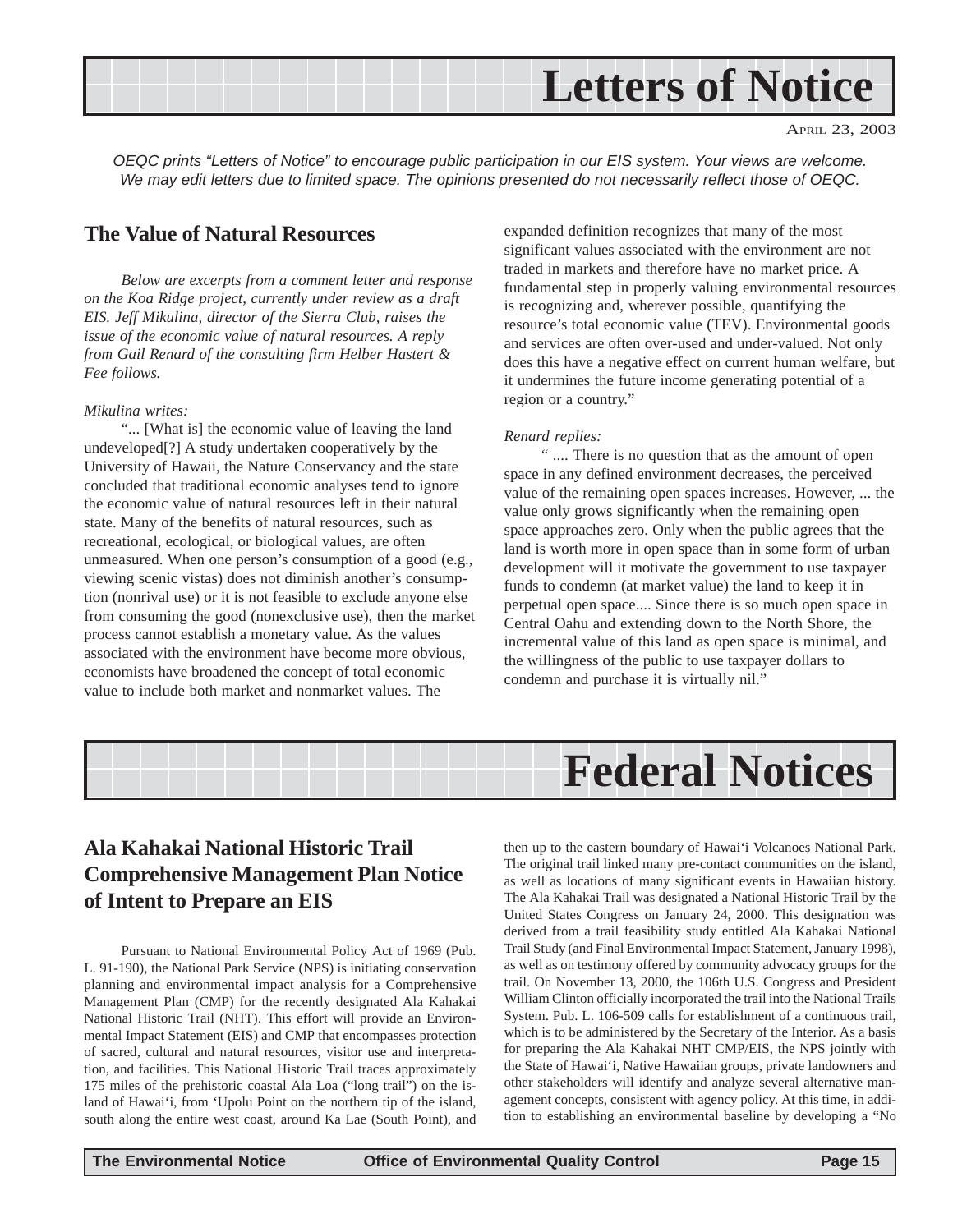## <span id="page-15-0"></span>**Federal Notices**

#### APRIL 23, 2003

Action" alternative (maintaining existing conditions and management), the conservation planning process is expected to identify several alternative options for providing visitor use opportunities and suitable protection strategies. The CMP/EIS will evaluate the potential environmental impacts of each alternative, and identify appropriate mitigation actions. The alternatives will be based upon input from the community, an environmental constraints analysis using updated Geographical Information Systems (GIS) data, and other analytical and decisionmaking methods. Impact Analysis Issues: The CMP/EIS will be tiered to the 1998 Ala Kahakai National Trail Study and EIS. All issues and concerns which informed completion of that project will be updated through consultations and discussions with current landowners, agencies, Native Hawaiian groups, local business owners, and other stakeholders. A planning newsletter is available detailing issues identified to date (copies may be obtained as noted below). At this time, topics to be addressed include: (1) Protection of sacred and cultural Native Hawaiian sites from intended and unintended damage by trail users; (2) Management of marine and terrestrial natural resources that are or may be affected by increased public use of the Ala Kahakai; (3) Landowner liability with regard to access across privately- owned property, as well as trespassing, littering, and other property offenses (approximately 50% of the trail corridor, much of which may be owned in fee simple by the State of Hawai'i, traverses private lands); (4) Trail maintenance and monitoring by volunteer community-based groups; (5) Facility development and maintenance; and (6) Safety and security of trail users. There will be public open house meetings held throughout the various stages of the overall conservation planning process. These meetings will be hosted in communities across the various regions along the designated trail route. The first public meetings will be to elicit comments that identify new concerns and issues, provide essential environmental information, and suggest trail design alternatives. These initial meetings will take place beginning on March 22, 2003. A final summary of all information developed in the scoping phase will be available. Subsequently, draft management alternatives will be developed and available for review through a second round of public meetings. Finally, public meetings to foster broad review of the Draft CMP/EIS will be hosted. All meetings will be noticed and publicized through the local news media, direct mailings, and on the trail's Web site. All responses conveying new information or concerns are encouraged at this time, and may be submitted by any one of several methods. Mail comments to Mr. Mike Donoho, Planning Team Leader, 73- 4786 Kanalani Street, 14, Kailua-Kona, HI 96740; or transmit via email to mike\_donoho@nps.gov (include your name and return address in your email message); or via facsimile to (808) 329-2597. All written scoping comments must be postmarked or transmitted not later than May 7, 2003. It is the practice of the NPS to make comments, including names and home addresses of respondents, available for public review during regular business hours. If individuals submitting comments request that their name or/and address be withheld from public disclosure, it will be honored to the extent allowable by law. Such requests must be stated prominently in the beginning of the comments. There also may be circumstances wherein the NPS will withhold a respondent's identity as allowable by law. As always: NPS will make available to public inspections all submissions from organizations or businesses, and from individuals identifying themselves as representatives or officials of organizations or businesses; and, anonymous comments may not be considered. Availability of the Draft CMP/

EIS for review and comment will be officially announced in the Federal Register, as well as through local and regional news media, area libraries, and direct mailing. At this time, distribution of the document is anticipated during fall 2004. After due consideration of all comments and information received, a Final CMP/EIS would be prepared which at this time is anticipated could be completed during summer 2005. As a delegated EIS, the official responsible for the final decision is the Regional Director, Pacific West Region; the official responsible for implementation is the Superintendent, Ala Kahakai National Historic Park (see, 68 F.R.17081, April 8, 2003).

### **Critical Habitat for Kaua'i Cave Animals**

The U.S. Fish and Wildlife Service (FWS) designated critical habitat for the world's only eyeless wolf spider (*Adelocosa anops*) and one of its prey - an eyeless shrimplike creature called an amphipod (*Spelaeorchestia koloana*). The rule becomes effective on May 9, 2003. The critical habitat area for these two unusual invertebrates is in the Koloa District on Kaua'i, the only place in the world these endangered animals exist and consists of 14 units whose boundaries encompass 272 acres. Based on new scientific information, the final rule designating the critical habitat consisted of a 94 percent reduction from the 4,193-acre proposal published in March 2002. Comments and materials received, as well as supporting documentation used in the preparation of the final rule will be available for public inspection by appointment during normal business hours at the U.S. Fish and Wildlife Service, Pacific Islands Office, 300 Ala Moana Boulevard, Room 3-122, Box 50088, Honolulu, Hawai'i 96850-0001. For more information, call Paul Henson at (808) 541-3441 (see, 68 F.R. 17430, April 9, 2003, and U.S. Fish and Wildlife Service News Release, PIEA-03011, 03-042).

### **Request for Comment on Supplemental Fishery Management Plan Amendments**

The National Marine Fisheries Service (NMFS) announced that the Western Pacific Fishery Management Council (WPFMC) has prepared supplements to Fishery Management Plan (FMP) Amendment 4 to the Fishery Management Plan for the Precious Coral Fisheries of the Western Pacific Region (Amendment 4) fisheries, FMP Amendment 6 to the Fishery Management Plan for the Bottomfish and Seamount Groundfish Fisheries of the Western Pacific Region (Amendment 6), fisheries FMP Amendment 8 to the Fishery Management Plan for the Pelagic Fisheries of the Western Pacific Region (Amendment 8) for fisheriesand FMP Amendment 10 to the Fishery Management Plan for Crustaceans Fisheries of the Western Pacific Region (Amendment 10) of the Western Pacific Region. The supplemental amendments, which have been submitted to NMFS for Secretarial review, are intended to implement certain revisions made by the provisions of the Sustainable Fisheries Act (SFA) revisions to the Magnuson-Stevens Fishery Conservation and Management Act (Magnuson-Stevens Act). Included in the supplemental amendments are bycatch provisions for the bottomfish and seamount groundfish and pelagic FMPs fisheries; overfishing definitions and control rules for the